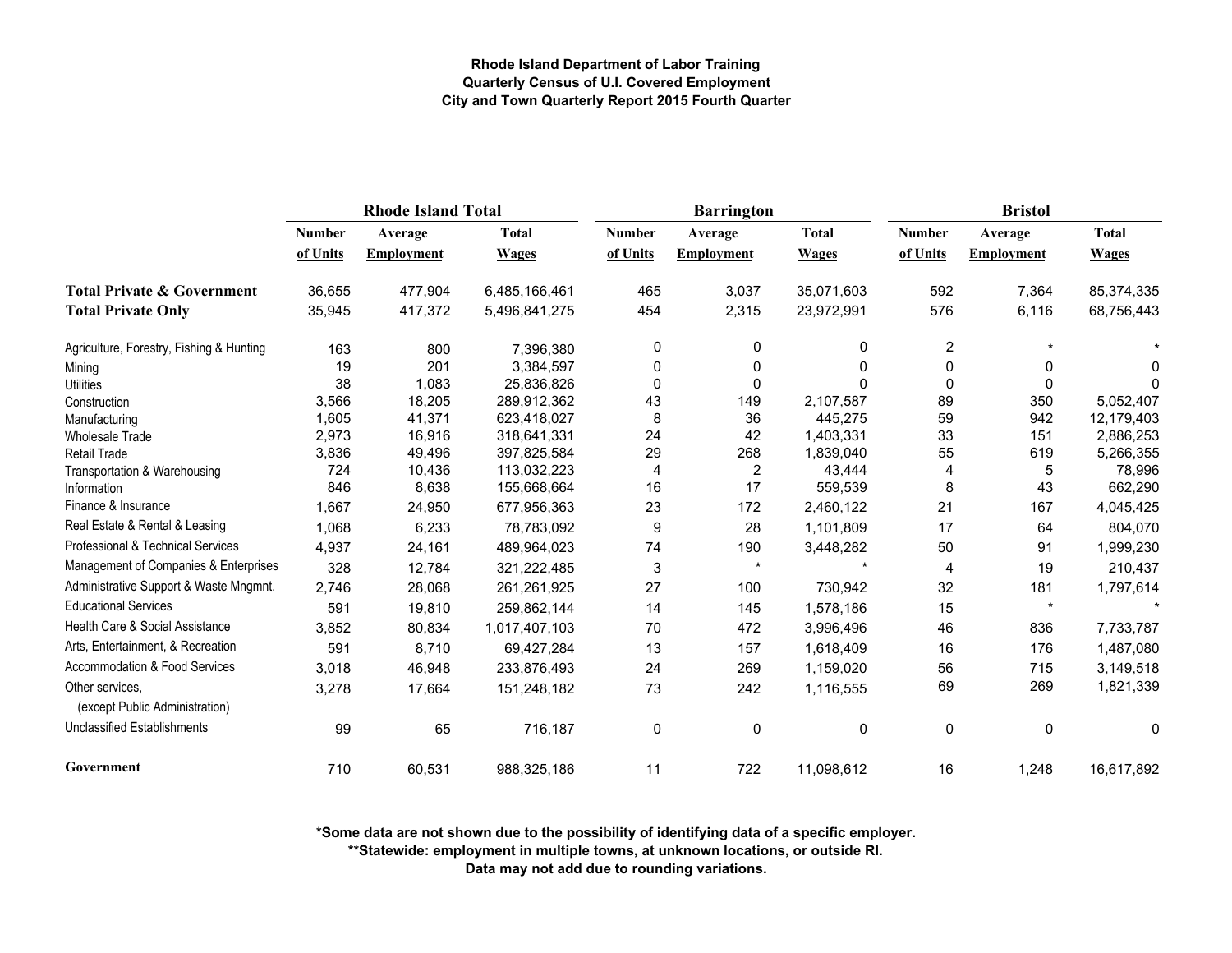|                                                   |                | <b>Burrillville</b> |              |               | <b>Central Falls</b> |              | Charlestown    |                   |              |
|---------------------------------------------------|----------------|---------------------|--------------|---------------|----------------------|--------------|----------------|-------------------|--------------|
|                                                   | <b>Number</b>  | Average             | <b>Total</b> | <b>Number</b> | Average              | <b>Total</b> | <b>Number</b>  | Average           | <b>Total</b> |
|                                                   | of Units       | <b>Employment</b>   | <b>Wages</b> | of Units      | <b>Employment</b>    | <b>Wages</b> | of Units       | <b>Employment</b> | <b>Wages</b> |
| <b>Total Private &amp; Government</b>             | 288            | 3,175               | 36,354,531   | 254           | 3,003                | 30,782,947   | 235            | 1,550             | 17,222,310   |
| <b>Total Private Only</b>                         | 272            | 2,577               | 29,613,899   | 245           | 2,392                | 21,452,859   | 220            | 1,347             | 14,685,114   |
| Agriculture, Forestry, Fishing & Hunting          | 3              | 9                   | 120,202      | 0             |                      | 0            | 2              |                   |              |
| Mining                                            | 0              | 0                   | 0            | 0             | O                    | <sup>0</sup> | 3              |                   |              |
| <b>Utilities</b>                                  | $\overline{2}$ |                     |              | 0             | 0                    |              | $\mathbf{0}$   | 0                 | <sup>0</sup> |
| Construction                                      | 65             | 280                 | 4,309,052    | 27            | 121                  | 1,395,709    | 56             | 173               | 2,358,108    |
| Manufacturing                                     | 12             | 648                 | 10,101,360   | 27            | 494                  | 5,587,894    | 3              |                   |              |
| <b>Wholesale Trade</b>                            | 18             | 75                  | 2,391,233    | 3             | 34                   | 433,763      | 6              | 18                | 481,549      |
| <b>Retail Trade</b>                               | 18             | 136                 | 846,757      | 48            | 232                  | 1,679,232    | 22             | 130               | 1,062,731    |
| Transportation & Warehousing                      | 3              | 12                  | 240,033      | 8             | 20                   | 88,855       | $\overline{2}$ | $\star$           |              |
| Information                                       | 5              | 31                  | 276,056      |               | $\star$              |              | 5              | 21                | 144,578      |
| Finance & Insurance                               | 3              |                     |              | 7             | 68                   | 704,284      | 9              | 50                | 805,257      |
| Real Estate & Rental & Leasing                    | 3              | 4                   | 37,600       | 7             | 40                   | 317,810      | 7              | 31                | 443,401      |
| Professional & Technical Services                 | 29             | 43                  | 691,203      | 11            | 16                   | 149,876      | 20             | 43                | 632,147      |
| Management of Companies & Enterprises             | 0              | 0                   | $\Omega$     | 0             | 0                    | 0            | 1              | $\star$           |              |
| Administrative Support & Waste Mngmnt.            | 19             | 82                  | 902,591      | 16            | 360                  | 3,655,945    | 20             | 89                | 812,729      |
| <b>Educational Services</b>                       | 3              | 10                  | 37,967       | $\sqrt{2}$    | $\star$              |              | $\overline{2}$ | $\star$           |              |
| Health Care & Social Assistance                   | 27             | 576                 | 5,577,560    | 34            | 510                  | 3,904,644    | 20             | 137               | 1,557,647    |
| Arts, Entertainment, & Recreation                 | 6              | 55                  | 203,794      | 0             | 0                    | n            | 4              | 24                | 1,057,584    |
| Accommodation & Food Services                     | 29             | 467                 | 1,864,358    | 30            | 255                  | 1,070,103    | 18             | 257               | 1,069,955    |
| Other services,<br>(except Public Administration) | 26             | 79                  | 583,985      | 24            | 83                   | 590,944      | 20             | 39                | 244,061      |
| <b>Unclassified Establishments</b>                | 1              |                     |              | $\mathbf 0$   | $\mathbf 0$          | 0            | 0              | $\mathbf 0$       | 0            |
| Government                                        | 16             | 598                 | 6,740,632    | 9             | 611                  | 9,330,088    | 15             | 203               | 2,537,196    |

**\*Some data are not shown due to the possibility of identifying data of a specific employer.**

**\*\*Statewide: employment in multiple towns, at unknown locations, or outside RI.**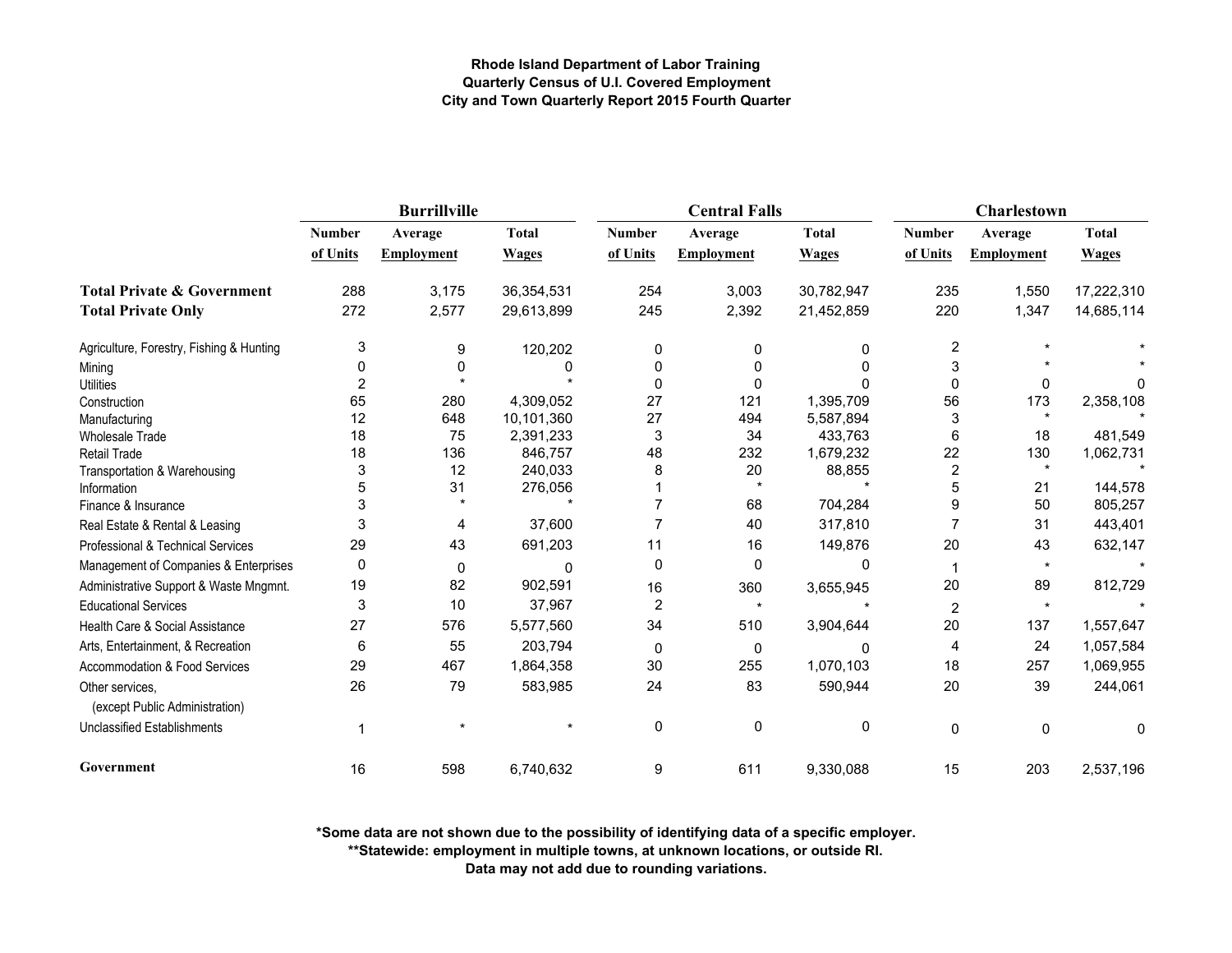|                                                   | Coventry      |                   |              |               | <b>Cranston</b>   |              | Cumberland    |                   |              |
|---------------------------------------------------|---------------|-------------------|--------------|---------------|-------------------|--------------|---------------|-------------------|--------------|
|                                                   | <b>Number</b> | Average           | <b>Total</b> | <b>Number</b> | Average           | <b>Total</b> | <b>Number</b> | Average           | <b>Total</b> |
|                                                   | of Units      | <b>Employment</b> | <b>Wages</b> | of Units      | <b>Employment</b> | <b>Wages</b> | of Units      | <b>Employment</b> | <b>Wages</b> |
| <b>Total Private &amp; Government</b>             | 699           | 7,777             | 77,048,713   | 2,470         | 37,447            | 484,622,086  | 867           | 11,172            | 145,830,756  |
| <b>Total Private Only</b>                         | 681           | 6,528             | 62,345,015   | 2,439         | 30,907            | 363,766,623  | 854           | 10,053            | 130,248,888  |
| Agriculture, Forestry, Fishing & Hunting          | 3             | $\star$           |              | 6             | 8                 | 67,534       |               |                   |              |
| Mining                                            | 0             | 0                 | 0            | $\mathbf 2$   |                   |              |               |                   |              |
| <b>Utilities</b>                                  | 0             | 0                 | $\Omega$     | $\mathbf 0$   | 0                 | 0            |               |                   |              |
| Construction                                      | 122           | 388               | 4,074,193    | 218           | 1,251             | 18,388,449   | 107           | 663               | 10,926,478   |
| Manufacturing                                     | 40            | 557               | 10,730,714   | 149           | 3,496             | 50,962,843   | 36            | 1,760             | 23,002,741   |
| <b>Wholesale Trade</b>                            | 29            | 251               | 4,858,552    | 147           | 1,796             | 31,922,694   | 56            | 589               | 11,026,838   |
| <b>Retail Trade</b>                               | 90            | 1,696             | 13,043,864   | 307           | 5,171             | 43,154,656   | 80            | 937               | 7,174,795    |
| Transportation & Warehousing                      |               | 155               | 1,004,184    | 57            | 644               | 7,459,770    | 23            | 590               | 6,576,560    |
| Information                                       | 12            | 42                | 725,454      | 37            | 2,383             | 45,726,002   | 18            | 139               | 1,595,434    |
| Finance & Insurance                               | 23            | 100               | 1,219,569    | 130           | 859               | 15,041,811   | 41            | 161               | 2,371,053    |
| Real Estate & Rental & Leasing                    | 16            | 40                | 447,344      | 80            | 360               | 8,370,258    | 32            | 110               | 1,700,821    |
| Professional & Technical Services                 | 51            | 339               | 4,619,569    | 287           | 2,217             | 40,102,203   | 116           | 276               | 5,085,859    |
| Management of Companies & Enterprises             | 6             | 66                | 776,753      | 14            | 510               | 8,600,373    | 14            | $\star$           |              |
| Administrative Support & Waste Mngmnt.            | 57            | 321               | 3,163,737    | 179           | 2,423             | 21,887,305   | 61            | 944               | 11,751,214   |
| <b>Educational Services</b>                       | 10            | 104               | 740,871      | 30            | 275               | 1,922,368    | 17            | 320               | 3,226,398    |
| Health Care & Social Assistance                   | 71            | 1,224             | 10,961,929   | 332           | 4,135             | 38,346,770   | 99            | 880               | 8,889,826    |
| Arts, Entertainment, & Recreation                 | 6             | 25                | 151,861      | 36            | 468               | 2,262,546    | 10            | 65                | 290,413      |
| <b>Accommodation &amp; Food Services</b>          | 60            | 923               | 3,889,993    | 193           | 3,289             | 15,169,241   | 54            | 722               | 3,023,396    |
| Other services.<br>(except Public Administration) | 78            | 286               | 1,852,588    | 234           | 1,593             | 13,823,018   | 87            | 529               | 5,006,109    |
| <b>Unclassified Establishments</b>                | $\mathbf 0$   | 0                 | $\mathbf 0$  | $\mathbf 1$   |                   |              | $\mathbf 0$   | 0                 | 0            |
| Government                                        | 18            | 1,249             | 14,703,698   | 31            | 6,540             | 120,855,463  | 13            | 1,119             | 15,581,868   |

**\*Some data are not shown due to the possibility of identifying data of a specific employer.**

**\*\*Statewide: employment in multiple towns, at unknown locations, or outside RI.**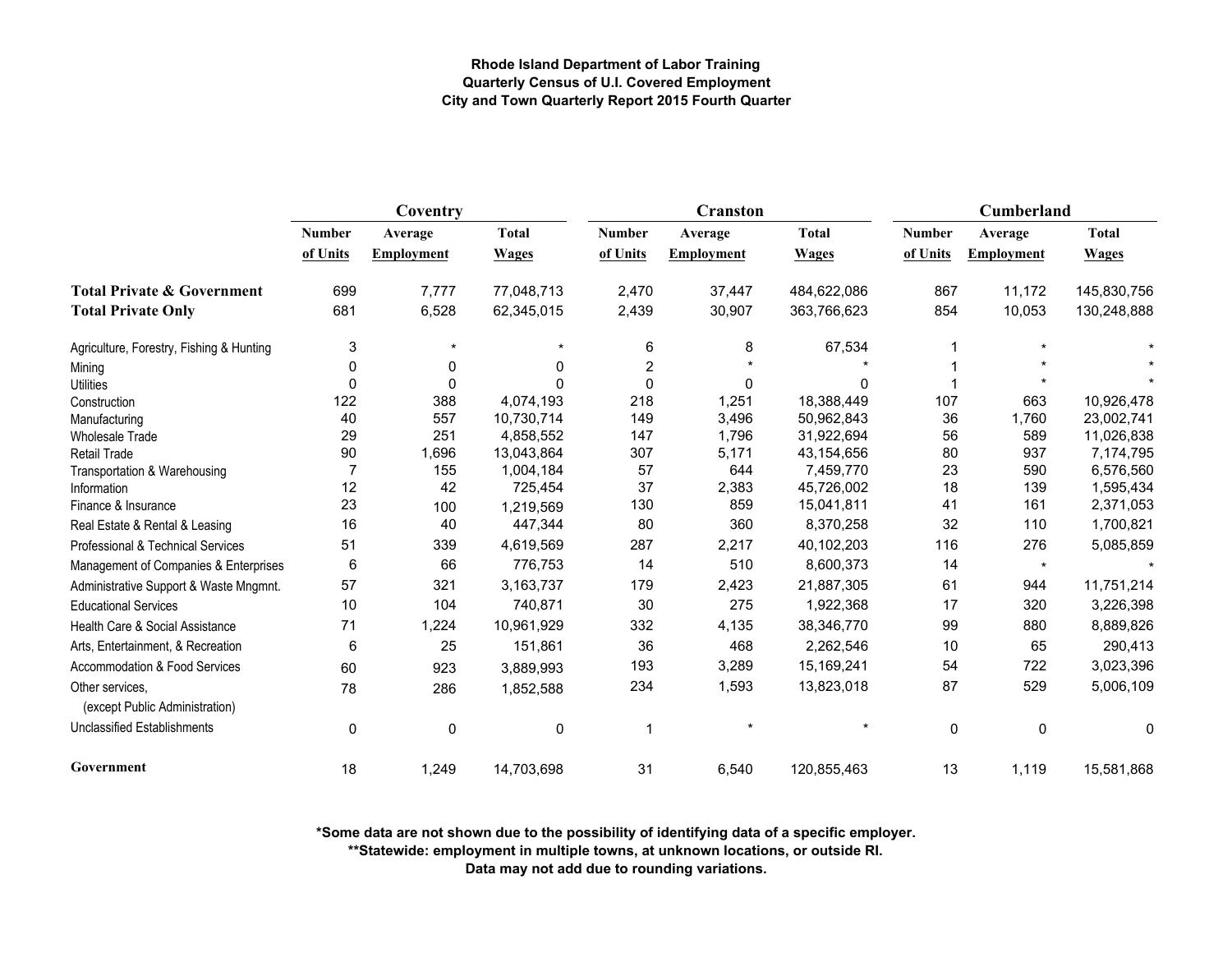|                                                   | <b>East Greenwich</b> |                   |              |               | <b>East Providence</b> |               | <b>Exeter</b>  |                   |              |
|---------------------------------------------------|-----------------------|-------------------|--------------|---------------|------------------------|---------------|----------------|-------------------|--------------|
|                                                   | <b>Number</b>         | Average           | <b>Total</b> | <b>Number</b> | Average                | <b>Total</b>  | <b>Number</b>  | Average           | <b>Total</b> |
|                                                   | of Units              | <b>Employment</b> | Wages        | of Units      | Employment             | <b>Wages</b>  | of Units       | <b>Employment</b> | <b>Wages</b> |
| <b>Total Private &amp; Government</b>             | 793                   | 8,219             | 102,887,363  | 1,473         | 21,129                 | 274, 107, 167 | 177            | 1,428             | 15,125,426   |
| <b>Total Private Only</b>                         | 778                   | 7,513             | 91,711,534   | 1,451         | 19,654                 | 250,165,280   | 172            | 1,333             | 14,087,725   |
| Agriculture, Forestry, Fishing & Hunting          | 2                     |                   |              | 0             | 0                      | 0             | 6              | 82                | 448,488      |
| Mining                                            |                       | 0                 | 0            | 0             | 0                      |               | 0              | 0                 |              |
| <b>Utilities</b>                                  |                       |                   |              | $\Omega$      | 0                      |               | $\Omega$       | 0                 |              |
| Construction                                      | 39                    | 262               | 5,778,439    | 176           | 887                    | 15,942,634    | 38             | 110               | 1,286,576    |
| Manufacturing                                     | 23                    | 311               | 5,069,982    | 92            | 2,433                  | 37,756,768    |                | 36                | 635,497      |
| <b>Wholesale Trade</b>                            | 52                    | 170               | 5,219,439    | 93            | 1,220                  | 18,346,330    | 9              | $\star$           |              |
| <b>Retail Trade</b>                               | 64                    | 896               | 8,385,069    | 140           | 1,875                  | 16,346,784    | 11             | 68                | 460,796      |
| Transportation & Warehousing                      | 4                     | $\star$           |              | 30            | 310                    | 2,616,622     | 3              |                   |              |
| Information                                       | 20                    | 51                | 1,428,282    | 19            | 368                    | 6,403,166     | 3              |                   |              |
| Finance & Insurance                               | 56                    | 250               | 5,369,787    | 100           | 2,500                  | 45,320,322    | 5              |                   |              |
| Real Estate & Rental & Leasing                    | 33                    | 136               | 1,745,812    | 47            | 253                    | 3,165,337     | 5              | 6                 | 44,600       |
| Professional & Technical Services                 | 143                   | 815               | 16,610,862   | 206           | 1,164                  | 19,399,435    | 17             |                   |              |
| Management of Companies & Enterprises             | 6                     | $\star$           |              | 10            | 129                    | 4,842,567     |                |                   |              |
| Administrative Support & Waste Mngmnt.            | 46                    | 253               | 2,633,503    | 103           | 1,160                  | 9,733,835     | 24             | 129               | 1,567,665    |
| <b>Educational Services</b>                       | 16                    | 751               | 7,566,218    | 21            | 429                    | 4,759,144     | $\overline{2}$ | $\star$           |              |
| Health Care & Social Assistance                   | 126                   | 1,687             | 19,701,596   | 154           | 4,155                  | 49,789,643    | 13             | 164               | 1,410,717    |
| Arts, Entertainment, & Recreation                 | 11                    | 116               | 636,394      | 29            | 597                    | 3,098,563     | 4              | 37                | 278,337      |
| <b>Accommodation &amp; Food Services</b>          | 61                    | 1,268             | 5,749,520    | 105           | 1,462                  | 6,156,604     | 14             | 182               | 1,033,955    |
| Other services,<br>(except Public Administration) | 75                    | 320               | 2,306,494    | 126           | 711                    | 6,487,526     | 10             | 30                | 230,439      |
| <b>Unclassified Establishments</b>                | $\mathbf 0$           | 0                 | 0            | $\mathbf 0$   | 0                      | $\mathbf 0$   | $\mathbf 0$    | $\mathbf 0$       | 0            |
| Government                                        | 15                    | 706               | 11,175,829   | 22            | 1,475                  | 23,941,887    | 5              | 95                | 1,037,701    |

**\*Some data are not shown due to the possibility of identifying data of a specific employer.**

**\*\*Statewide: employment in multiple towns, at unknown locations, or outside RI.**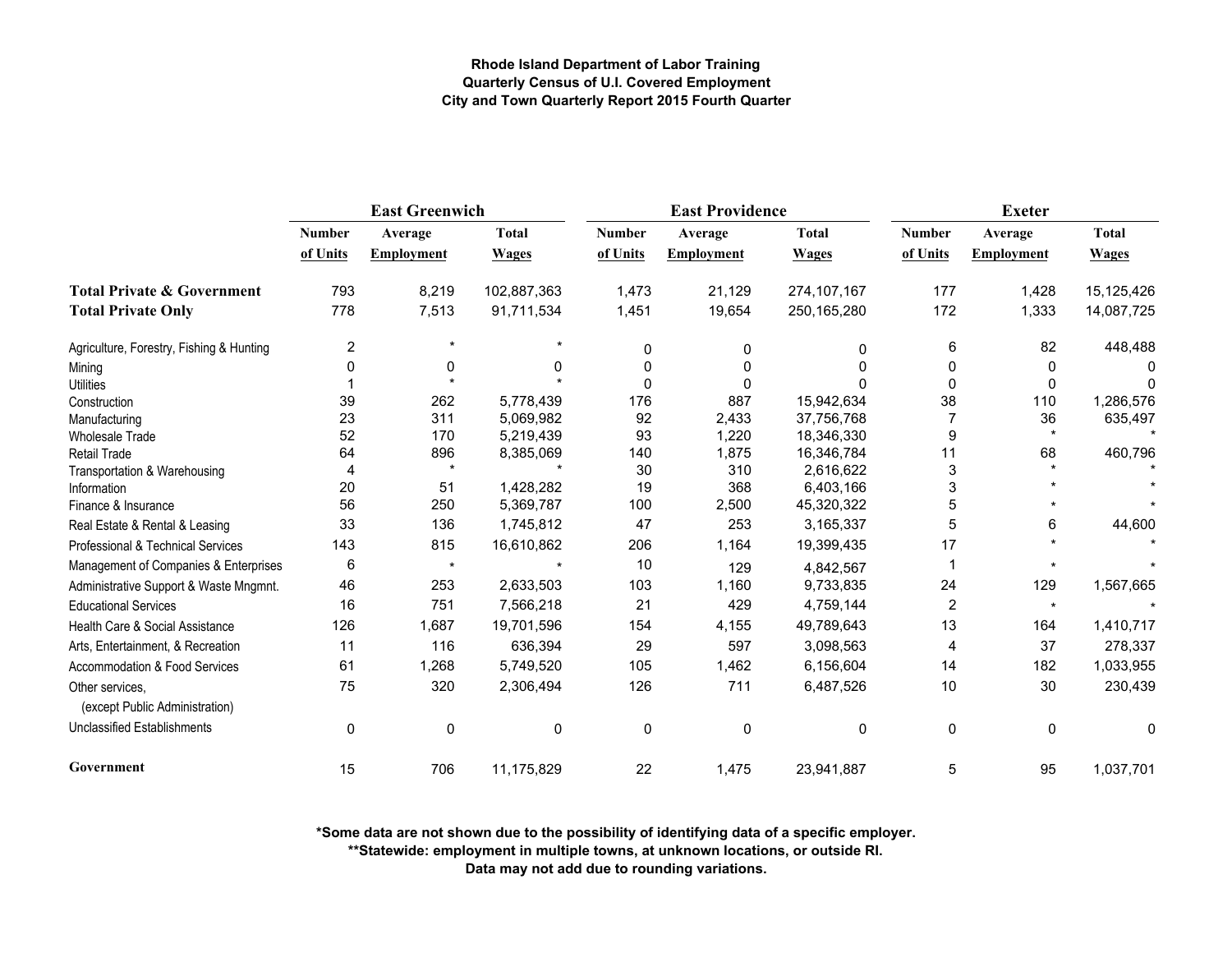|                                                   |               | <b>Foster</b>        |              |                | Glocester         |              | Hopkinton     |                   |              |
|---------------------------------------------------|---------------|----------------------|--------------|----------------|-------------------|--------------|---------------|-------------------|--------------|
|                                                   | <b>Number</b> | Average              | <b>Total</b> | <b>Number</b>  | Average           | <b>Total</b> | <b>Number</b> | Average           | <b>Total</b> |
|                                                   | of Units      | <b>Employment</b>    | <b>Wages</b> | of Units       | <b>Employment</b> | <b>Wages</b> | of Units      | <b>Employment</b> | <b>Wages</b> |
| <b>Total Private &amp; Government</b>             | 91            | 517                  | 4,388,886    | 192            | 1,533             | 15,070,543   | 196           | 1,232             | 13,863,280   |
| <b>Total Private Only</b>                         | 85            | 410                  | 3,374,993    | 175            | 1,052             | 8,929,109    | 184           | 1,113             | 12,519,547   |
| Agriculture, Forestry, Fishing & Hunting          | 3             | 25                   | 251,519      | 3              |                   |              | 5             |                   |              |
| Mining                                            | O             | 0                    | 0            | 0              | 0                 |              |               |                   |              |
| <b>Utilities</b>                                  | $\Omega$      | 0                    | n            | $\Omega$       | 0                 |              | $\Omega$      | 0                 |              |
| Construction                                      | 20            | 40                   | 434,326      | 51             | 146               | 1,698,129    | 55            | 149               | 1,712,269    |
| Manufacturing                                     | 2             |                      |              | $\overline{2}$ |                   |              | 21            | 415               | 5,978,515    |
| <b>Wholesale Trade</b>                            |               |                      |              |                | 5                 | 25,405       | 6             | 21                | 684,449      |
| Retail Trade                                      |               | 33                   | 139,619      | 17             | 176               | 1,067,518    | 18            | 106               | 812,702      |
| Transportation & Warehousing                      |               | $\ddot{\phantom{0}}$ |              | 8              | 82                | 718,966      | 0             | $\mathbf{0}$      | $\Omega$     |
| Information                                       |               |                      |              | 3              | $\star$           |              |               | 20                | 67,517       |
| Finance & Insurance                               |               |                      |              | 6              | 25                | 283,525      | 3             |                   |              |
| Real Estate & Rental & Leasing                    |               |                      |              |                | 4                 | 41,222       | 3             |                   |              |
| Professional & Technical Services                 | 11            | 19                   | 241,983      | 11             |                   |              | 10            | 29                | 641,859      |
| Management of Companies & Enterprises             | 2             | $\star$              |              | $\mathbf 0$    | 0                 | 0            |               |                   |              |
| Administrative Support & Waste Mngmnt.            | 13            | 77                   | 560,942      | 13             | 54                | 457,367      | 15            | 32                | 298,790      |
| <b>Educational Services</b>                       | $\Omega$      | 0                    | 0            | $\overline{2}$ |                   |              | 0             | $\mathbf{0}$      | $\Omega$     |
| Health Care & Social Assistance                   | 9             | 72                   | 556,769      | 15             | 233               | 1,609,458    | 18            | 167               | 1,322,961    |
| Arts, Entertainment, & Recreation                 | 2             | 39                   | 161,028      | 4              | 11                | 121,031      | 4             | 45                | 150,916      |
| <b>Accommodation &amp; Food Services</b>          | 5             | 32                   | 110,279      | 18             | 164               | 585,472      | 9             | 83                | 374,650      |
| Other services.<br>(except Public Administration) | 3             | 10                   | 49,705       | 15             | 35                | 442,156      | 11            | 26                | 163,419      |
| <b>Unclassified Establishments</b>                | 0             | 0                    | $\mathbf 0$  | $\mathbf 0$    | $\mathbf 0$       | 0            | 0             | $\mathbf{0}$      | 0            |
| Government                                        | 6             | 107                  | 1,013,893    | 17             | 481               | 6,141,434    | 12            | 119               | 1,343,733    |

**\*Some data are not shown due to the possibility of identifying data of a specific employer.**

**\*\*Statewide: employment in multiple towns, at unknown locations, or outside RI.**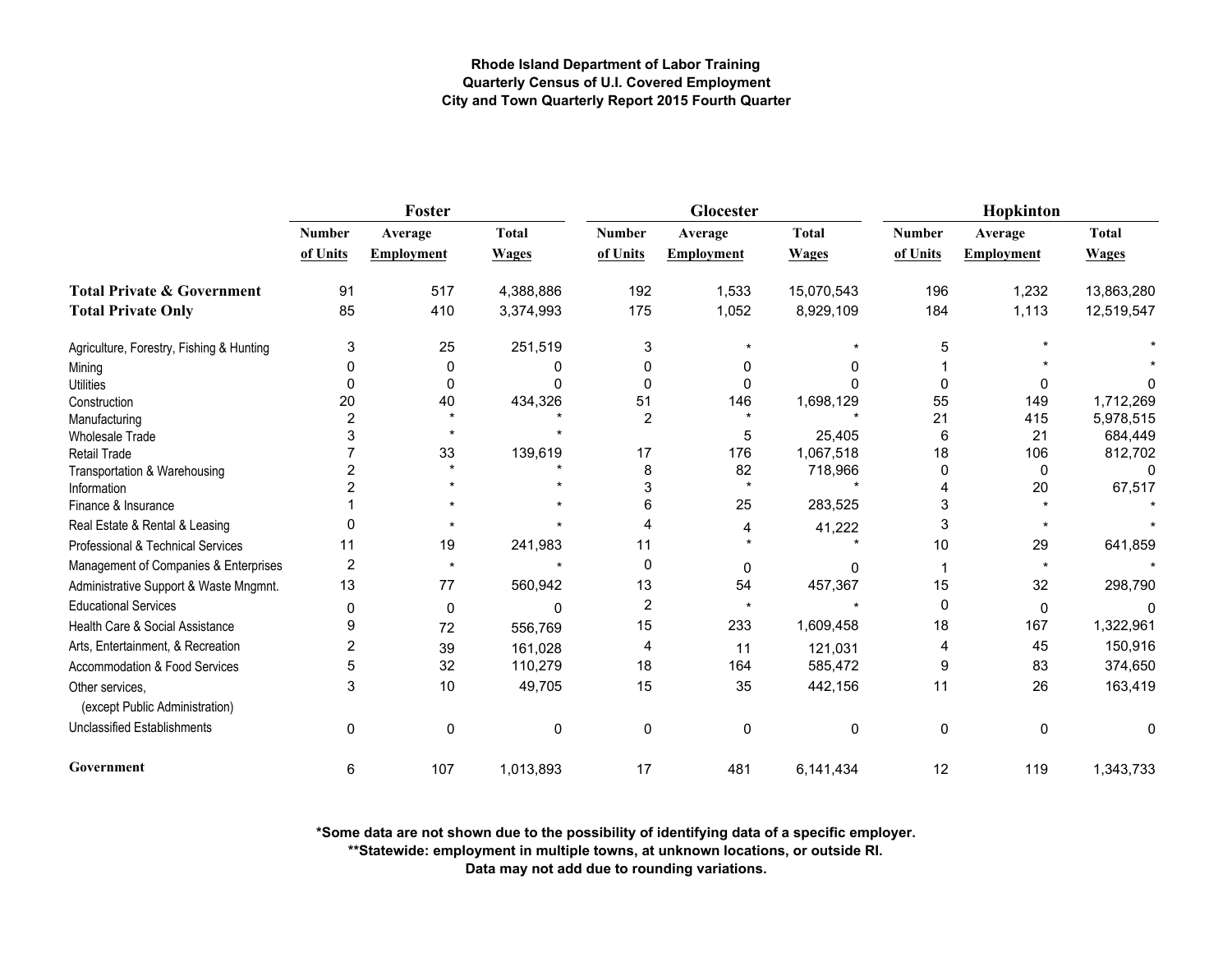|                                                   |                | <b>Jamestown</b>  |              |                | <b>Johnston</b> |              | Lincoln       |                   |              |  |
|---------------------------------------------------|----------------|-------------------|--------------|----------------|-----------------|--------------|---------------|-------------------|--------------|--|
|                                                   | <b>Number</b>  | Average           | <b>Total</b> | <b>Number</b>  | Average         | <b>Total</b> | <b>Number</b> | Average           | <b>Total</b> |  |
|                                                   | of Units       | <b>Employment</b> | <b>Wages</b> | of Units       | Employment      | <b>Wages</b> | of Units      | <b>Employment</b> | <b>Wages</b> |  |
| <b>Total Private &amp; Government</b>             | 219            | 1,222             | 12,606,129   | 1,067          | 13,337          | 168,584,743  | 749           | 14,658            | 199,733,498  |  |
| <b>Total Private Only</b>                         | 204            | 906               | 9,242,378    | 1,054          | 12,190          | 151,099,261  | 727           | 13,482            | 181,643,007  |  |
| Agriculture, Forestry, Fishing & Hunting          | $\overline{c}$ | $\star$           |              | 8              | 43              | 176,794      | 2             |                   |              |  |
| Mining                                            | 0              | 0                 | 0            | 2              |                 |              | 0             | 0                 | 0            |  |
| <b>Utilities</b>                                  | 0              | $\mathbf 0$       | $\Omega$     | $\overline{2}$ |                 |              | 3             |                   |              |  |
| Construction                                      | 25             | 61                | 904,468      | 161            | 789             | 12,019,989   | 84            | 731               | 10,493,291   |  |
| Manufacturing                                     | 3              | $\star$           |              | 76             | 990             | 10,584,954   | 41            | 1,840             | 29,773,017   |  |
| <b>Wholesale Trade</b>                            | 11             | 37                | 1,045,295    | 46             | 281             | 4,780,842    | 57            | 609               | 9,780,626    |  |
| <b>Retail Trade</b>                               | 12             | 93                | 584,772      | 143            | 1,605           | 16,020,074   | 57            | 1,026             | 9,659,726    |  |
| Transportation & Warehousing                      | 4              | $\star$           |              | 38             | 486             | 5,369,957    | 18            | 423               | 4,705,776    |  |
| Information                                       | 6              | 12                | 227,253      | 8              | 403             | 9,903,968    | 16            | 309               | 4,652,384    |  |
| Finance & Insurance                               | 5              | 9                 | 112,164      | 27             | 1,465           | 34,465,613   | 32            | 2,638             | 43,473,554   |  |
| Real Estate & Rental & Leasing                    | 8              | $\star$           |              | 36             | 321             | 3,735,042    | 17            | 33                | 407,246      |  |
| Professional & Technical Services                 | 47             | 85                | 1,819,778    | 71             | 193             | 2,563,041    | 115           | 673               | 15,722,213   |  |
| Management of Companies & Enterprises             | -1             | $\star$           | $\star$      | 6              | $\star$         |              | 11            | 443               | 8,252,411    |  |
| Administrative Support & Waste Mngmnt.            | 20             | 87                | 822,142      | 102            | 1,825           | 17,821,688   | 53            | 330               | 3,542,792    |  |
| <b>Educational Services</b>                       | $\overline{2}$ | $\star$           | $\star$      | 8              | 63              | 319,937      | 10            | 127               | 1,916,302    |  |
| Health Care & Social Assistance                   | 14             | 116               | 907,720      | 133            | 1,849           | 20,887,727   | 82            | 1,044             | 10,954,464   |  |
| Arts, Entertainment, & Recreation                 | 9              | 129               | 733,183      | 9              | 87              | 614,926      | 10            | $\star$           |              |  |
| Accommodation & Food Services                     | 13             | 155               | 697,573      | 84             | 1,153           | 4,761,316    | 54            | 861               | 4,133,835    |  |
| Other services,<br>(except Public Administration) | 22             | 63                | 852,489      | 94             | 492             | 4,171,974    | 65            | 336               | 3,109,872    |  |
| <b>Unclassified Establishments</b>                | $\mathbf 0$    | 0                 | 0            | 0              | 0               | $\mathbf 0$  | 0             | 0                 | 0            |  |
| Government                                        | 15             | 316               | 3,363,751    | 13             | 1,147           | 17,485,482   | 22            | 1,176             | 18,090,491   |  |

**\*Some data are not shown due to the possibility of identifying data of a specific employer.**

**\*\*Statewide: employment in multiple towns, at unknown locations, or outside RI.**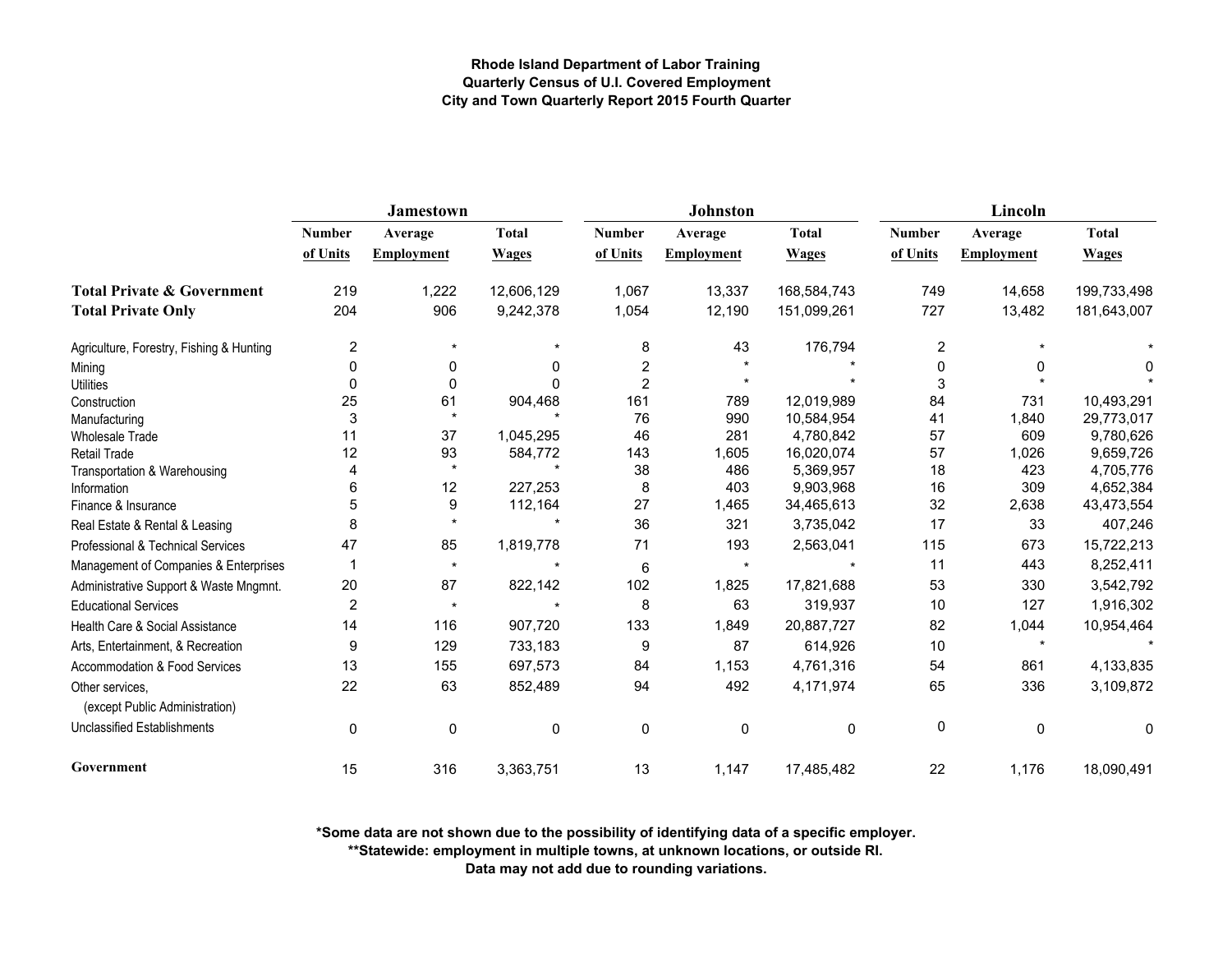|                                                   | <b>Little Compton</b> |                   |              |               | <b>Middletown</b> |              | Narragansett  |                   |              |
|---------------------------------------------------|-----------------------|-------------------|--------------|---------------|-------------------|--------------|---------------|-------------------|--------------|
|                                                   | <b>Number</b>         | Average           | <b>Total</b> | <b>Number</b> | Average           | <b>Total</b> | <b>Number</b> | Average           | <b>Total</b> |
|                                                   | of Units              | <b>Employment</b> | <b>Wages</b> | of Units      | <b>Employment</b> | <b>Wages</b> | of Units      | <b>Employment</b> | <b>Wages</b> |
| <b>Total Private &amp; Government</b>             | 144                   | 668               | 7,002,750    | 724           | 10,840            | 138,062,129  | 476           | 4,364             | 46,788,664   |
| <b>Total Private Only</b>                         | 138                   | 549               | 5,535,020    | 711           | 10,219            | 128,535,764  | 457           | 3,415             | 32,368,792   |
| Agriculture, Forestry, Fishing & Hunting          | 9                     | 51                | 274,707      | 5             | 48                | 483,074      | 7             | 31                | 404,340      |
| Mining                                            | 0                     | 0                 | 0            |               |                   |              | 0             | 0                 |              |
| <b>Utilities</b>                                  | 0                     | $\mathbf 0$       |              |               |                   |              |               |                   |              |
| Construction                                      | 27                    | 118               | 1,585,717    | 71            | 419               | 5,909,997    | 42            | 144               | 1,684,974    |
| Manufacturing                                     | $\overline{2}$        |                   |              | 16            | 437               | 7,963,216    | 12            | 90                | 1,415,294    |
| <b>Wholesale Trade</b>                            |                       | 5                 | 134,685      | 22            | 148               | 2,794,625    | 25            | 110               | 1,535,670    |
| Retail Trade                                      |                       | 37                | 219,757      | 94            | 1,534             | 12,925,613   | 46            | 657               | 8,217,314    |
| Transportation & Warehousing                      |                       |                   |              | 10            | 158               | 2,371,877    | 9             | 89                | 898,718      |
| Information                                       |                       |                   |              | 12            | 230               | 4,712,997    | 6             | 8                 | 464,607      |
| Finance & Insurance                               | 3                     |                   |              | 33            | 607               | 14,949,618   | 19            | 55                | 807,869      |
| Real Estate & Rental & Leasing                    | 3                     | 3                 | 201,833      | 32            | 103               | 1,185,774    | 27            | 133               | 1,553,902    |
| Professional & Technical Services                 | 15                    | 25                | 429,801      | 104           | 2,252             | 42,249,831   | 58            | 115               | 2,101,900    |
| Management of Companies & Enterprises             | 1                     | $\star$           |              | 8             | 320               | 5,171,853    | 4             | $\star$           |              |
| Administrative Support & Waste Mngmnt.            | 23                    | 40                | 311,220      | 44            | 190               | 1,715,895    | 27            | 102               | 1,020,294    |
| <b>Educational Services</b>                       | 2                     | $\star$           |              | 12            | $\star$           |              | 6             | $\star$           |              |
| Health Care & Social Assistance                   | 5                     | 10                | 76,239       | 76            | 1,321             | 11,423,597   | 38            | 478               | 4,627,347    |
| Arts, Entertainment, & Recreation                 | 6                     | 40                | 439,837      | 14            | 133               | 812,351      | 12            | 132               | 1,299,972    |
| Accommodation & Food Services                     | 8                     | 62                | 185,996      | 86            | 1,557             | 7,802,494    | 77            | 1,086             | 4,802,919    |
| Other services.<br>(except Public Administration) | 20                    | 83                | 597,255      | 70            | 481               | 2,616,561    | 41            | 166               | 1,223,309    |
| <b>Unclassified Establishments</b>                | 0                     | 0                 | 0            | $\mathbf 0$   | $\mathbf 0$       | 0            | 0             | $\mathbf 0$       | $\mathbf 0$  |
| Government                                        | 6                     | 119               | 1,467,730    | 13            | 621               | 9,526,365    | 19            | 949               | 14,419,872   |

**\*Some data are not shown due to the possibility of identifying data of a specific employer.**

**\*\*Statewide: employment in multiple towns, at unknown locations, or outside RI.**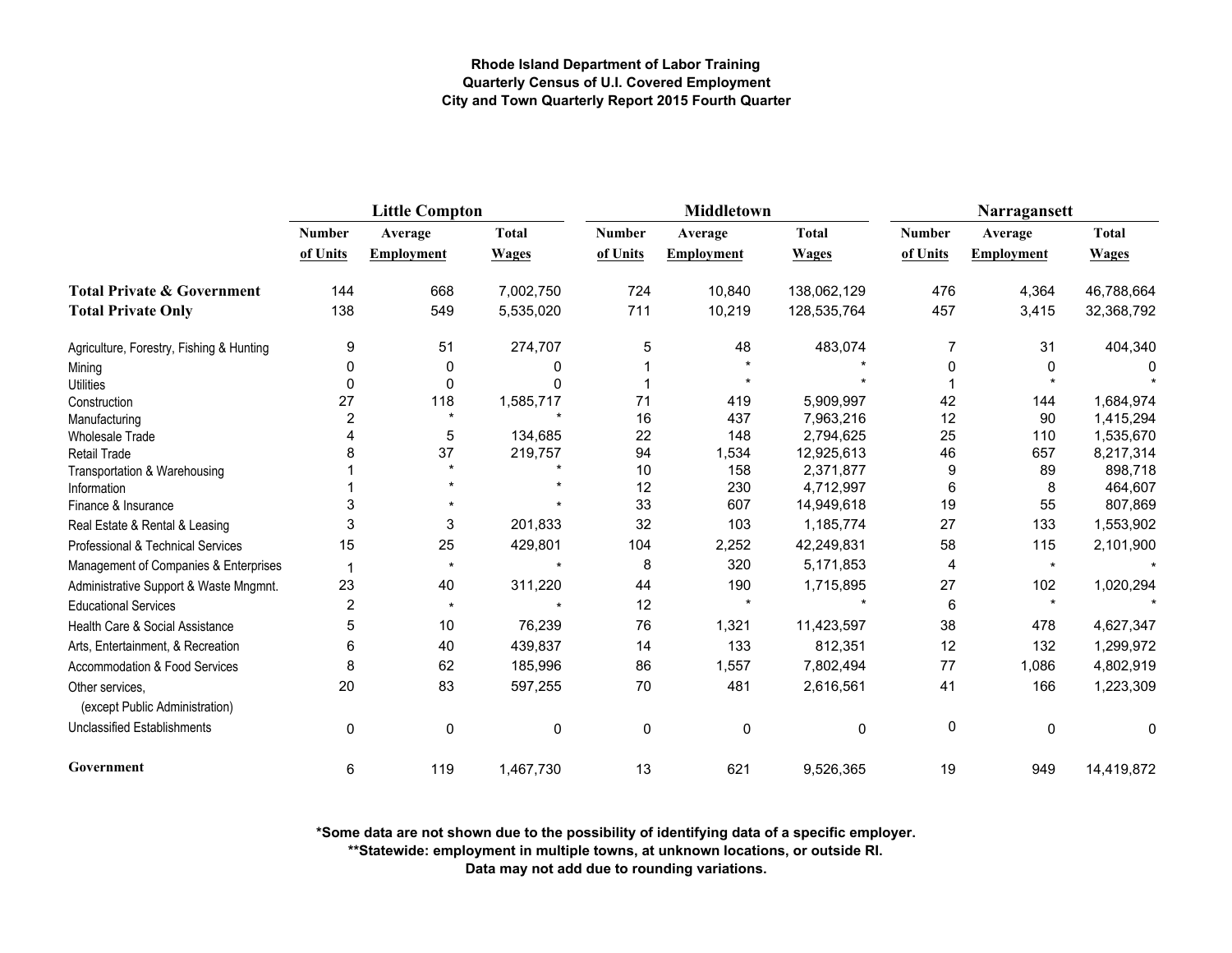|                                                   |               | <b>Newport</b>    |              |                | <b>New Shoreham</b> |              | <b>North Kingstown</b> |             |              |  |
|---------------------------------------------------|---------------|-------------------|--------------|----------------|---------------------|--------------|------------------------|-------------|--------------|--|
|                                                   | <b>Number</b> | Average           | <b>Total</b> | Number         | Average             | <b>Total</b> | <b>Number</b>          | Average     | <b>Total</b> |  |
|                                                   | of Units      | <b>Employment</b> | <b>Wages</b> | of Units       | <b>Employment</b>   | <b>Wages</b> | of Units               | Employment  | <b>Wages</b> |  |
| <b>Total Private &amp; Government</b>             | 1,317         | 17,618            | 227,437,372  | 225            | 740                 | 7,209,985    | 973                    | 16,914      | 225,561,081  |  |
| <b>Total Private Only</b>                         | 1,282         | 12,122            | 118,355,152  | 211            | 619                 | 5,975,642    | 953                    | 15,472      | 207,394,650  |  |
| Agriculture, Forestry, Fishing & Hunting          | 4             |                   |              | 4              | $\star$             |              | 10                     |             |              |  |
| Mining                                            |               |                   |              | 0              | 0                   |              | 0                      | 0           |              |  |
| <b>Utilities</b>                                  | $\Omega$      | 0                 | 0            | $\overline{2}$ |                     |              |                        |             |              |  |
| Construction                                      | 89            | 480               | 8,254,934    | 31             | 55                  | 731,165      | 98                     | 420         | 6,619,781    |  |
| Manufacturing                                     | 26            | 156               | 1,588,164    | 7              | 9                   | 92,795       | 65                     | 6,526       | 109,086,506  |  |
| <b>Wholesale Trade</b>                            | 37            | 112               | 2,089,853    | $\overline{2}$ | $\star$             |              | 78                     | 553         | 11,098,221   |  |
| <b>Retail Trade</b>                               | 210           | 1,553             | 10,682,171   | 33             | 83                  | 802,812      | 94                     | 1,907       | 15,203,395   |  |
| Transportation & Warehousing                      | 37            | 214               | 1,773,015    | 4              | 10                  | 78,727       | 40                     | 434         | 5,757,197    |  |
| Information                                       | 25            | 234               | 2,475,594    | 2              |                     |              | 15                     | 169         | 3,233,098    |  |
| Finance & Insurance                               | 46            | 177               | 4,210,331    |                | $\star$             |              | 40                     | 354         | 5,501,138    |  |
| Real Estate & Rental & Leasing                    | 58            | 369               | 4,364,908    | 12             | 33                  | 310,796      | 22                     | 70          | 1,019,675    |  |
| Professional & Technical Services                 | 159           | 521               | 10,124,383   | 6              | 26                  | 46,387       | 133                    | 383         | 8,006,332    |  |
| Management of Companies & Enterprises             | 12            | $\star$           |              |                | $\star$             |              | 14                     | 672         | 9,405,584    |  |
| Administrative Support & Waste Mngmnt.            | 96            | 360               | 4,411,481    | 15             | 33                  | 268,290      | 69                     | 473         | 4,556,400    |  |
| <b>Educational Services</b>                       | 18            | 750               | 9,236,880    |                | $\star$             |              | 16                     | 108         | 794,260      |  |
| Health Care & Social Assistance                   | 85            | 1,537             | 17,008,389   | 3              |                     |              | 89                     | 1,686       | 13,965,943   |  |
| Arts, Entertainment, & Recreation                 | 47            | 880               | 7,707,993    | 13             | 30                  | 517,623      | 32                     | 251         | 2,384,929    |  |
| Accommodation & Food Services                     | 184           | 3,822             | 24,436,123   | 60             | 268                 | 2,052,855    | 60                     | 948         | 4,335,727    |  |
| Other services,<br>(except Public Administration) | 147           | 782               | 7,697,643    | 14             | 17                  | 135,324      | 77                     | 374         | 2,670,400    |  |
| <b>Unclassified Establishments</b>                |               |                   |              | 0              | 0                   | 0            | 0                      | $\mathbf 0$ | 0            |  |
| Government                                        | 35            | 5,496             | 109,082,220  | 14             | 121                 | 1,234,343    | 20                     | 1,442       | 18,166,431   |  |

**\*Some data are not shown due to the possibility of identifying data of a specific employer.**

**\*\*Statewide: employment in multiple towns, at unknown locations, or outside RI.**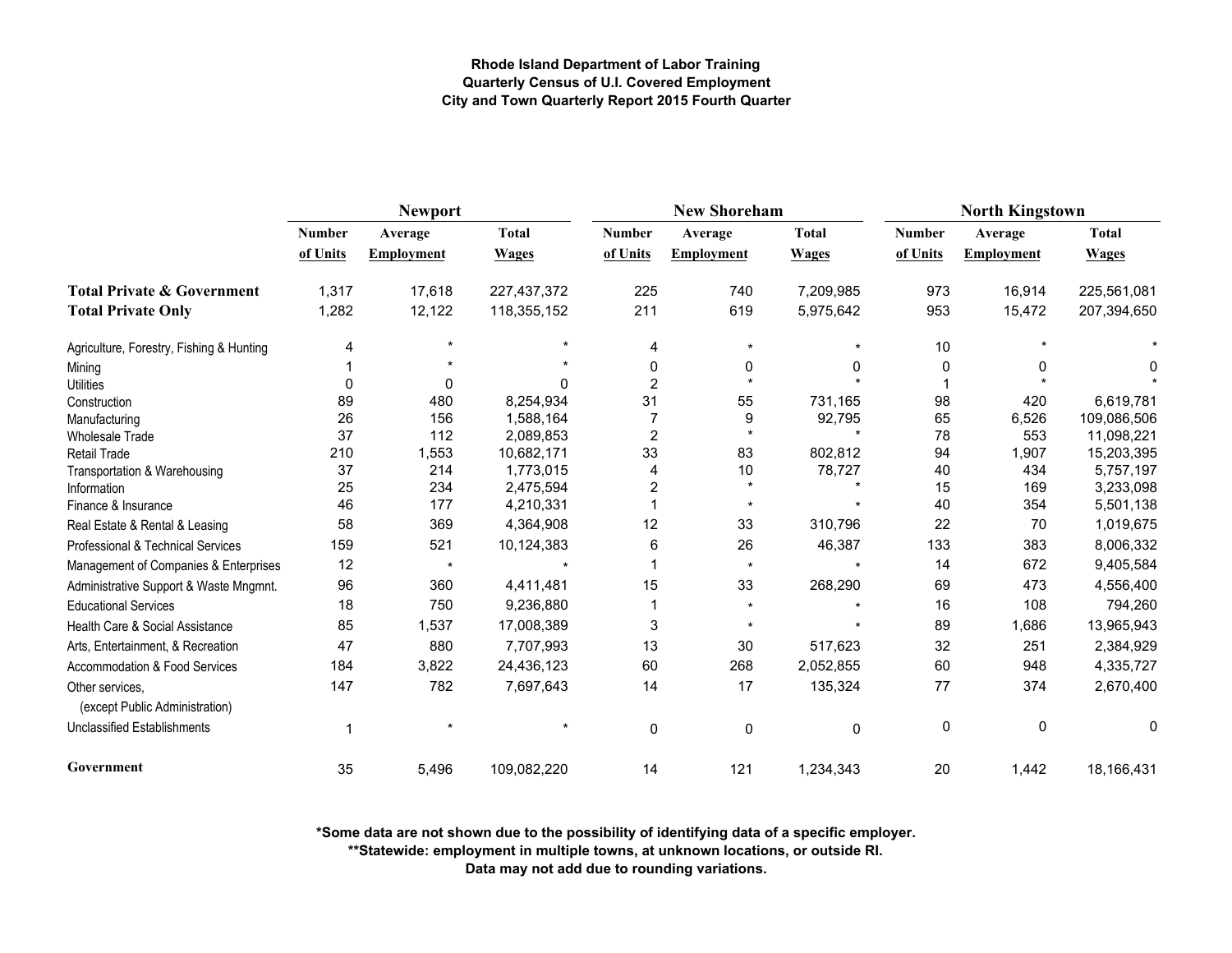|                                                   | <b>North Providence</b> |                   |              |                  | <b>North Smithfield</b> |              | Pawtucket     |                   |              |
|---------------------------------------------------|-------------------------|-------------------|--------------|------------------|-------------------------|--------------|---------------|-------------------|--------------|
|                                                   | <b>Number</b>           | Average           | <b>Total</b> | <b>Number</b>    | Average                 | <b>Total</b> | <b>Number</b> | Average           | <b>Total</b> |
|                                                   | of Units                | <b>Employment</b> | <b>Wages</b> | of Units         | Employment              | <b>Wages</b> | of Units      | <b>Employment</b> | <b>Wages</b> |
| <b>Total Private &amp; Government</b>             | 679                     | 6,768             | 66,593,027   | 395              | 5,029                   | 49,412,712   | 1,545         | 23,334            | 293,400,010  |
| <b>Total Private Only</b>                         | 669                     | 5,907             | 55,193,026   | 386              | 4,662                   | 43,973,457   | 1,522         | 21,115            | 255,000,394  |
| Agriculture, Forestry, Fishing & Hunting          | 0                       | 0                 | 0            | $\boldsymbol{2}$ |                         |              | 0             | 0                 | 0            |
| Mining                                            | 0                       | 0                 | $\Omega$     | 2                |                         |              | $\mathbf{0}$  | 0                 | O            |
| <b>Utilities</b>                                  | 0                       | $\Omega$          |              | $\mathbf 0$      | 0                       |              | 3             |                   |              |
| Construction                                      | 72                      | 238               | 3,067,607    | 66               | 246                     | 2,525,259    | 141           | 1,042             | 15,031,751   |
| Manufacturing                                     | 31                      | 221               | 2,800,734    | 21               | 564                     | 6,160,266    | 132           | 3,797             | 48,030,732   |
| <b>Wholesale Trade</b>                            | 22                      | 92                | 1,657,107    | 22               | 170                     | 2,594,205    | 76            | 512               | 7,659,393    |
| Retail Trade                                      | 91                      | 925               | 6,956,821    | 40               | 1,043                   | 7,545,143    | 172           | 1,466             | 11,788,862   |
| Transportation & Warehousing                      | 17                      | 152               | 1,257,659    | 8                | 353                     | 4,180,238    | 50            | 620               | 8,293,093    |
| Information                                       |                         | 22                | 239,316      | 3                | 10                      | 131,650      | 26            | 83                | 1,248,880    |
| Finance & Insurance                               | 31                      | 121               | 1,587,517    | 14               | 48                      | 915,357      | 51            | 563               | 9,734,153    |
| Real Estate & Rental & Leasing                    | 32                      | 115               | 1,064,870    | 12               | 22                      | 207,971      | 43            | 227               | 1,982,218    |
| Professional & Technical Services                 | 59                      | 210               | 3,021,981    | 50               | 279                     | 4,639,186    | 136           | 851               | 13,666,972   |
| Management of Companies & Enterprises             | 5                       | $\star$           | $\star$      | $\overline{2}$   | $\star$                 |              | 12            | $\star$           |              |
| Administrative Support & Waste Mngmnt.            | 51                      | 587               | 3,648,371    | 27               | 159                     | 1,691,872    | 111           | 2,234             | 20,370,519   |
| <b>Educational Services</b>                       | 4                       | $\star$           |              | 3                | $\star$                 |              | 25            | 367               | 3,395,136    |
| Health Care & Social Assistance                   | 112                     | 2,164             | 23,772,340   | 50               | 771                     | 7,170,245    | 231           | 4,855             | 53,004,970   |
| Arts, Entertainment, & Recreation                 | 8                       | 86                | 260,148      | 6                | 78                      | 649,920      | 21            | 190               | 2,142,044    |
| Accommodation & Food Services                     | 58                      | 669               | 2,946,337    | 26               | 677                     | 2,670,867    | 132           | 1,714             | 7,326,186    |
| Other services.<br>(except Public Administration) | 69                      | 264               | 1,984,828    | 32               | 181                     | 1,659,418    | 160           | 1,263             | 8,827,984    |
| <b>Unclassified Establishments</b>                | 0                       | 0                 | $\mathbf 0$  | 0                | $\mathbf 0$             | $\mathbf 0$  | 0             | $\mathbf 0$       | 0            |
| Government                                        | 10                      | 861               | 11,400,001   | 9                | 367                     | 5,439,255    | 23            | 2,219             | 38,399,616   |

**\*Some data are not shown due to the possibility of identifying data of a specific employer.**

**\*\*Statewide: employment in multiple towns, at unknown locations, or outside RI.**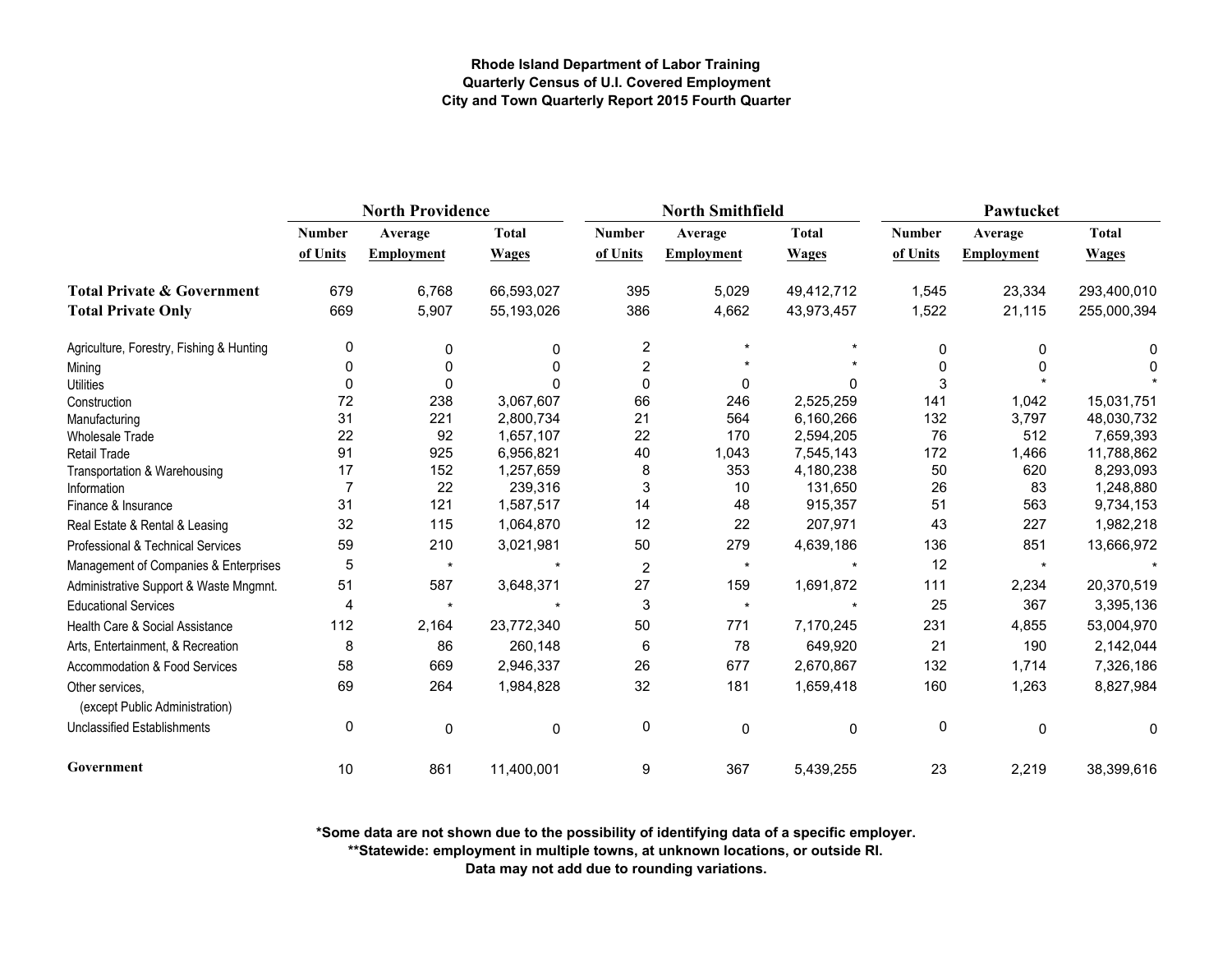|                                                   | Portsmouth    |                   |              |               | Providence        |               | <b>Richmond</b> |                      |              |
|---------------------------------------------------|---------------|-------------------|--------------|---------------|-------------------|---------------|-----------------|----------------------|--------------|
|                                                   | <b>Number</b> | Average           | <b>Total</b> | <b>Number</b> | Average           | <b>Total</b>  | <b>Number</b>   | Average              | <b>Total</b> |
|                                                   | of Units      | <b>Employment</b> | <b>Wages</b> | of Units      | <b>Employment</b> | <b>Wages</b>  | of Units        | <b>Employment</b>    | <b>Wages</b> |
| <b>Total Private &amp; Government</b>             | 532           | 5,847             | 82,770,846   | 5,602         | 113,122           | 1,723,680,780 | 156             | 2,148                | 24,068,441   |
| <b>Total Private Only</b>                         | 516           | 5,124             | 73,076,676   | 5,503         | 98,293            | 1,464,270,757 | 149             | 1,453                | 12,655,593   |
| Agriculture, Forestry, Fishing & Hunting          | 14            | 49                | 337,231      | 1             |                   |               | 8               | 57                   | 704,501      |
| Mining                                            |               | 0                 | 0            | 0             | 0                 | $\Omega$      |                 |                      |              |
| <b>Utilities</b>                                  |               |                   |              | 7             | 557               | 13,910,554    | $\mathbf 0$     | 0                    | n            |
| Construction                                      | 66            | 342               | 4,800,698    | 240           | 2,095             | 43,126,054    | 24              | 108                  | 1,418,285    |
| Manufacturing                                     | 19            | 1,441             | 32,928,670   | 230           | 4,119             | 49,672,111    | 4               |                      |              |
| <b>Wholesale Trade</b>                            | 18            | 91                | 1,586,187    | 216           | 2,874             | 48,500,623    | 3               |                      |              |
| Retail Trade                                      | 55            | 500               | 4,818,296    | 625           | 7,206             | 47,598,769    | 21              | 304                  | 2,259,540    |
| Transportation & Warehousing                      | 9             | 94                | 744,560      | 86            | 700               | 7,480,985     | $\mathfrak{S}$  | $\ddot{\phantom{1}}$ |              |
| Information                                       | 17            | 57                | 1,265,858    | 148           | 1,824             | 28,785,050    | $\overline{2}$  | $\star$              |              |
| Finance & Insurance                               | 20            | 121               | 2,736,926    | 312           | 5,919             | 170,792,004   | 5               | 50                   | 450,031      |
| Real Estate & Rental & Leasing                    | 15            | 137               | 1,174,375    | 193           | 1,633             | 22,583,643    | 0               | 0                    | 0            |
| Professional & Technical Services                 | 75            | 135               | 2,618,245    | 963           | 6,513             | 159,621,185   | 11              | 80                   | 1,233,454    |
| Management of Companies & Enterprises             | 3             | $\star$           |              | 50            | 2,979             | 88,175,899    | $\mathbf 0$     | $\mathbf{0}$         |              |
| Administrative Support & Waste Mngmnt.            | 37            | 242               | 2,744,395    | 301           | 8,236             | 66,339,040    | 13              | 69                   | 818,286      |
| <b>Educational Services</b>                       | 18            | 281               | 3,309,944    | 125           | 11,519            | 166,745,164   |                 | $\star$              |              |
| Health Care & Social Assistance                   | 42            | 888               | 8,813,460    | 747           | 27,415            | 450,105,979   | 12              | 81                   | 1,053,876    |
| Arts, Entertainment, & Recreation                 | 8             | 82                | 899,200      | 60            | 1,006             | 7,632,208     | $\overline{7}$  | 124                  | 432,709      |
| Accommodation & Food Services                     | 42            | 472               | 2,330,113    | 565           | 9,478             | 52,818,349    | 20              | 261                  | 1,146,555    |
| Other services.<br>(except Public Administration) | 57            | 187               | 1,847,437    | 631           | 4,210             | 40,252,532    | 14              | 31                   | 170,980      |
| <b>Unclassified Establishments</b>                | $\mathbf 0$   | 0                 | $\mathbf 0$  | 3             |                   |               | 0               | $\mathbf 0$          | 0            |
| Government                                        | 16            | 723               | 9,694,170    | 99            | 14,829            | 259,410,023   | $\overline{7}$  | 695                  | 11,412,848   |

**\*Some data are not shown due to the possibility of identifying data of a specific employer.**

**\*\*Statewide: employment in multiple towns, at unknown locations, or outside RI.**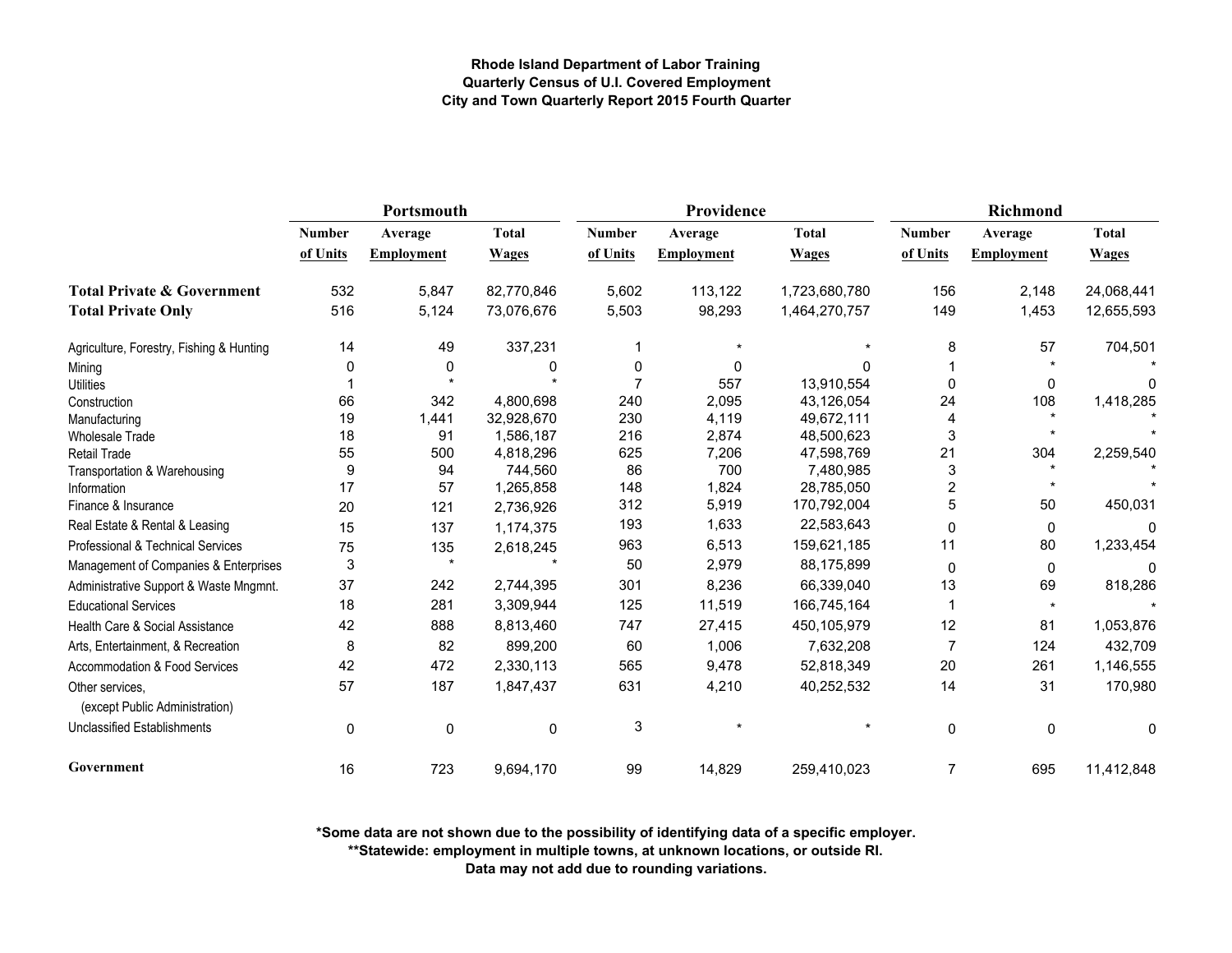|                                                   | <b>Scituate</b> |                   |              |                | Smithfield        |              | <b>South Kingstown</b> |                   |              |
|---------------------------------------------------|-----------------|-------------------|--------------|----------------|-------------------|--------------|------------------------|-------------------|--------------|
|                                                   | <b>Number</b>   | Average           | <b>Total</b> | <b>Number</b>  | Average           | <b>Total</b> | <b>Number</b>          | Average           | <b>Total</b> |
|                                                   | of Units        | <b>Employment</b> | <b>Wages</b> | of Units       | <b>Employment</b> | <b>Wages</b> | of Units               | <b>Employment</b> | <b>Wages</b> |
| <b>Total Private &amp; Government</b>             | 257             | 1,758             | 20,566,637   | 863            | 15,498            | 384,248,369  | 1,015                  | 14,118            | 173,783,373  |
| <b>Total Private Only</b>                         | 245             | 1,161             | 9,805,407    | 848            | 14,859            | 374,407,622  | 993                    | 10,103            | 117,095,815  |
| Agriculture, Forestry, Fishing & Hunting          | 10              | 63                | 384,944      | 4              | 13                | 77,763       | 20                     | 85                | 866,941      |
| Mining                                            | 0               | 0                 | 0            |                |                   |              |                        |                   |              |
| <b>Utilities</b>                                  | $\mathbf 0$     | 0                 | $\Omega$     | $\Omega$       | 0                 | $\Omega$     | $\overline{2}$         |                   |              |
| Construction                                      | 55              | 203               | 2,370,072    | 127            | 1,098             | 19,942,821   | 115                    | 372               | 4,751,722    |
| Manufacturing                                     | 10              | 22                | 185,610      | 60             | 1,526             | 26,478,181   | 31                     | 578               | 10,915,712   |
| <b>Wholesale Trade</b>                            | 8               | 28                | 350,427      | 49             | 776               | 16,809,004   | 43                     | 628               | 14,079,017   |
| Retail Trade                                      | 20              | 194               | 1,417,253    | 113            | 2,048             | 14,047,721   | 115                    | 1,300             | 11,908,245   |
| Transportation & Warehousing                      | 12              | $\star$           |              | 16             | 164               | 2,115,621    | 10                     | 152               | 1,168,506    |
| Information                                       |                 | 25                | 148,430      | 13             | 130               | 1,837,793    | 22                     | 148               | 3,414,655    |
| Finance & Insurance                               | 9               | 9                 | 117,567      | 47             | 3,332             | 222,653,063  | 34                     | 284               | 4,983,003    |
| Real Estate & Rental & Leasing                    | 8               | 17                | 190,106      | 22             | 82                | 1,938,038    | 23                     | 272               | 1,288,443    |
| Professional & Technical Services                 | 26              | 90                | 1,606,197    | 102            | 425               | 10,814,192   | 121                    | 382               | 7,289,092    |
| Management of Companies & Enterprises             | 0               | 0                 | 0            | $\overline{7}$ | 82                | 8,575,944    | 8                      | 24                | 4,128,858    |
| Administrative Support & Waste Mngmnt.            | 21              | 48                | 365,587      | 54             | 645               | 9,107,853    | 80                     | 318               | 3,394,608    |
| <b>Educational Services</b>                       | $\overline{2}$  | $\star$           | $\star$      | 9              | 909               | 13,901,015   | 21                     | 331               | 2,827,229    |
| Health Care & Social Assistance                   | 24              | 116               | 731,403      | 74             | 1,564             | 12,584,526   | 123                    | 2,836             | 31,975,752   |
| Arts, Entertainment, & Recreation                 | 3               | $\star$           | $\star$      | 14             | 66                | 373,899      | 32                     | 229               | 1,278,718    |
| Accommodation & Food Services                     | 19              | 242               | 1,097,953    | 76             | 1,402             | 6,761,660    | 99                     | 1,432             | 6,589,854    |
| Other services.<br>(except Public Administration) | 14              | 55                | 536,325      | 60             | 585               | 6,229,127    | 93                     | 704               | 5,831,258    |
| <b>Unclassified Establishments</b>                | 0               | $\pmb{0}$         | 0            | $\pmb{0}$      | 0                 | 0            | $\mathbf 0$            | 0                 | 0            |
| Government                                        | 12              | 597               | 10,761,230   | 15             | 639               | 9,840,747    | 22                     | 4,015             | 56,687,558   |

**\*Some data are not shown due to the possibility of identifying data of a specific employer.**

**\*\*Statewide: employment in multiple towns, at unknown locations, or outside RI.**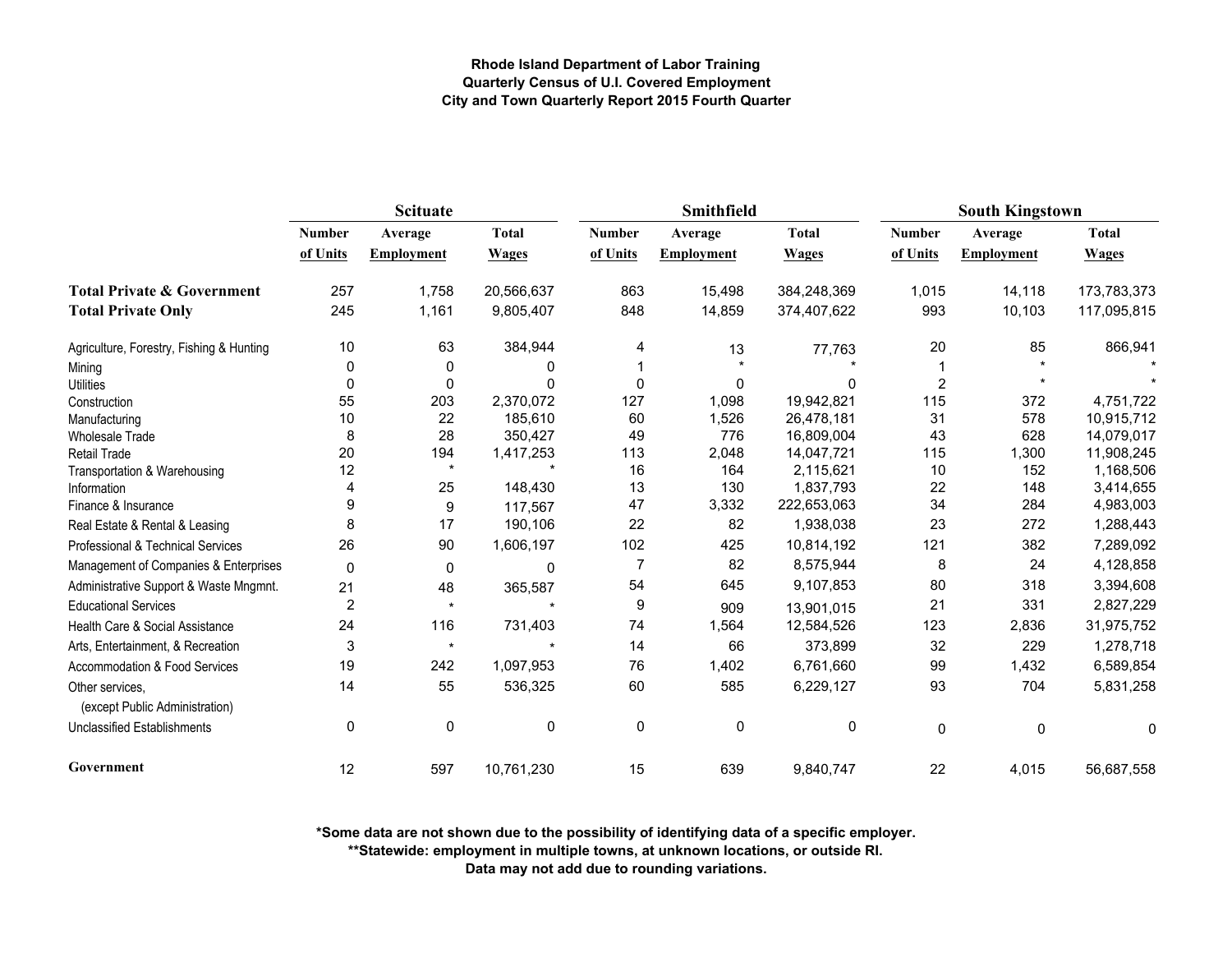|                                                   |               | <b>Tiverton</b>   |              |                | Warren            |              | Warwick       |                   |              |  |
|---------------------------------------------------|---------------|-------------------|--------------|----------------|-------------------|--------------|---------------|-------------------|--------------|--|
|                                                   | <b>Number</b> | Average           | <b>Total</b> | <b>Number</b>  | Average           | <b>Total</b> | <b>Number</b> | Average           | <b>Total</b> |  |
|                                                   | of Units      | <b>Employment</b> | <b>Wages</b> | of Units       | <b>Employment</b> | <b>Wages</b> | of Units      | <b>Employment</b> | <b>Wages</b> |  |
| <b>Total Private &amp; Government</b>             | 356           | 2,637             | 25,716,610   | 380            | 3,590             | 36,653,991   | 3,082         | 48,565            | 566,797,657  |  |
| <b>Total Private Only</b>                         | 341           | 2,099             | 19,495,686   | 373            | 3,441             | 34,533,777   | 3,050         | 44,578            | 496,781,771  |  |
| Agriculture, Forestry, Fishing & Hunting          | 6             | 33                | 98,521       |                | $\star$           |              | 5             |                   |              |  |
| Mining                                            | 0             | 0                 | n            | 0              | 0                 | <sup>0</sup> | $\Omega$      | 0                 | n            |  |
| <b>Utilities</b>                                  | 3             |                   |              | $\Omega$       | 0                 |              | $\Omega$      | 0                 | O            |  |
| Construction                                      | 40            | 167               | 1,913,990    | 49             | 162               | 2,036,712    | 268           | 2,113             | 37,170,258   |  |
| Manufacturing                                     | 13            | 75                | 621,182      | 34             | 678               | 8,970,928    | 118           | 2,922             | 45,645,746   |  |
| <b>Wholesale Trade</b>                            | 17            | 86                | 1,203,852    | 17             | 111               | 2,010,369    | 187           | 1.792             | 29,413,962   |  |
| Retail Trade                                      | 55            | 562               | 6,692,152    | 42             | 299               | 2,124,784    | 391           | 8,045             | 63,928,475   |  |
| Transportation & Warehousing                      | 11            | 74                | 475,775      | 4              | 161               | 1,052,714    | 77            | 2,444             | 24,863,740   |  |
| Information                                       | 0             | 0                 | 0            | 5              | 31                | 405,932      | 44            | 433               | 5,599,970    |  |
| Finance & Insurance                               | 14            | 55                | 811,025      | 12             | 167               | 2,264,650    | 193           | 2,989             | 48,270,968   |  |
| Real Estate & Rental & Leasing                    | 3             | $\star$           |              | 9              | 33                | 280,655      | 112           | 1,088             | 11,614,225   |  |
| Professional & Technical Services                 | 38            | 71                | 1,321,995    | 36             | 145               | 1,874,775    | 409           | 1,869             | 30,489,535   |  |
| Management of Companies & Enterprises             |               | $\star$           |              | $\overline{2}$ | $\star$           |              | 29            | 1,447             | 25,608,794   |  |
| Administrative Support & Waste Mngmnt.            | 26            | 55                | 486,690      | 25             | 142               | 1,071,851    | 209           | 2,335             | 19,652,865   |  |
| <b>Educational Services</b>                       | 5             | $\star$           |              | 5              | $\star$           |              | 39            | 631               | 6,287,947    |  |
| Health Care & Social Assistance                   | 31            | 338               | 2,604,971    | 41             | 592               | 7,273,064    | 389           | 8,574             | 101,726,652  |  |
| Arts, Entertainment, & Recreation                 | 4             | 19                | 125,589      | 6              | 48                | 236,670      | 42            | 590               | 4,657,390    |  |
| Accommodation & Food Services                     | 31            | 403               | 1,699,997    | 42             | 610               | 2,396,660    | 257           | 5,590             | 27,913,442   |  |
| Other services.<br>(except Public Administration) | 43            | 109               | 673,889      | 43             | 195               | 1,708,394    | 280           | 1,709             | 13,905,980   |  |
| <b>Unclassified Establishments</b>                | 0             | 0                 | $\mathbf 0$  | $\mathbf 0$    | 0                 | 0            | -1            |                   |              |  |
| Government                                        | 15            | 538               | 6,220,924    | 7              | 149               | 2,120,214    | 32            | 3,987             | 70,015,886   |  |

**\*Some data are not shown due to the possibility of identifying data of a specific employer.**

**\*\*Statewide: employment in multiple towns, at unknown locations, or outside RI.**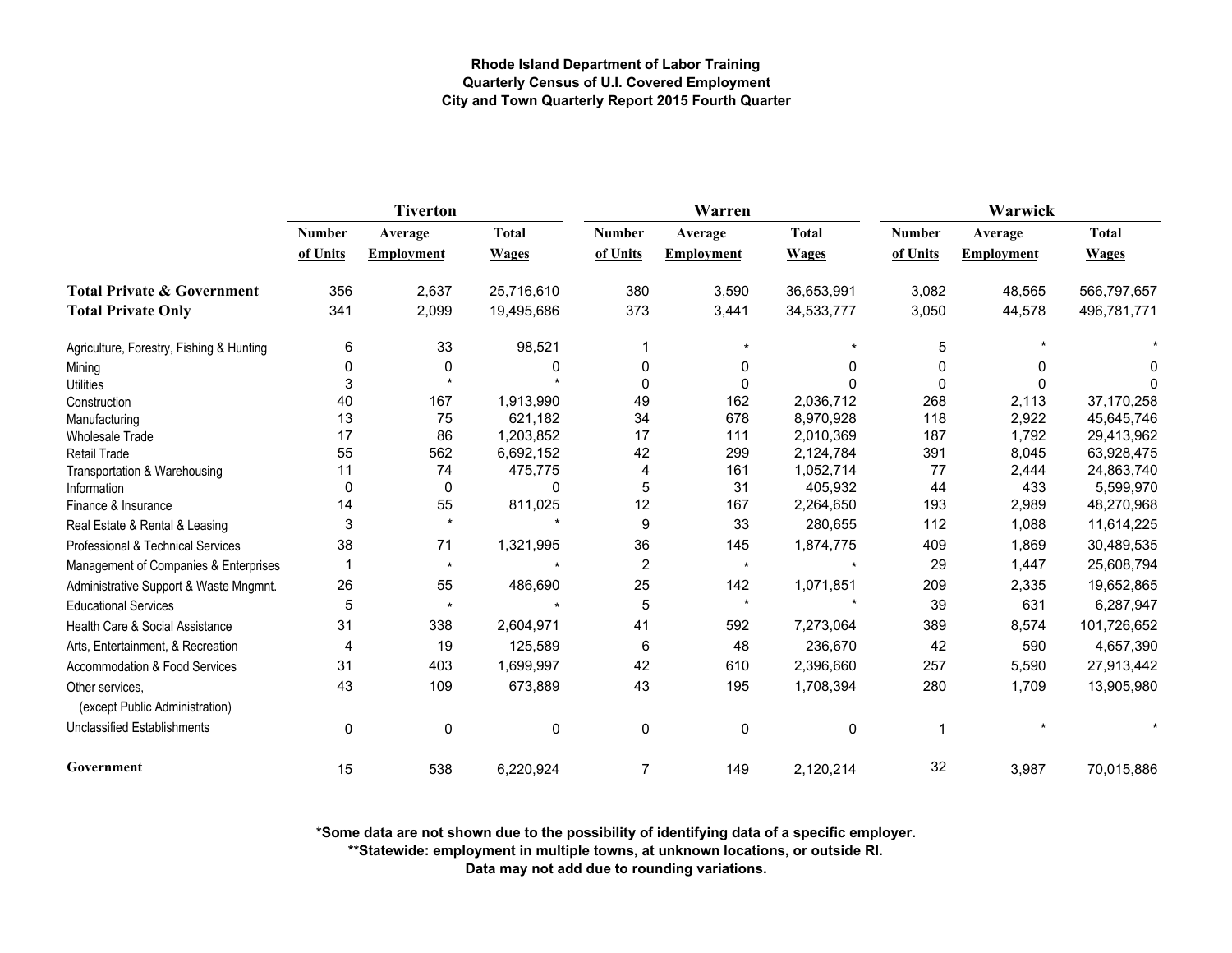|                                                   | Westerly      |                   |              |               | <b>West Greenwich</b> |              | <b>West Warwick</b> |                   |              |
|---------------------------------------------------|---------------|-------------------|--------------|---------------|-----------------------|--------------|---------------------|-------------------|--------------|
|                                                   | <b>Number</b> | Average           | <b>Total</b> | <b>Number</b> | Average               | <b>Total</b> | <b>Number</b>       | Average           | <b>Total</b> |
|                                                   | of Units      | <b>Employment</b> | <b>Wages</b> | of Units      | <b>Employment</b>     | <b>Wages</b> | of Units            | <b>Employment</b> | <b>Wages</b> |
| <b>Total Private &amp; Government</b>             | 853           | 9,397             | 99,658,287   | 204           | 3,147                 | 54,240,717   | 576                 | 7,863             | 97,412,656   |
| <b>Total Private Only</b>                         | 835           | 8,285             | 85,400,955   | 194           | 2,747                 | 48,665,896   | 561                 | 6,772             | 81,417,715   |
| Agriculture, Forestry, Fishing & Hunting          | 3             |                   |              |               |                       |              | $\Omega$            | $\Omega$          |              |
| Mining                                            |               |                   |              |               |                       |              | $\Omega$            | 0                 |              |
| <b>Utilities</b>                                  |               |                   |              | $\Omega$      | $\Omega$              | 0            | $\Omega$            | 0                 |              |
| Construction                                      | 86            | 316               | 4,622,399    | 40            | 125                   | 1,629,087    | 66                  | 264               | 3,264,669    |
| Manufacturing                                     | 24            | 523               | 7,885,528    | 8             | 871                   | 21,542,936   | 26                  | 1,289             | 18,794,242   |
| Wholesale Trade                                   | 24            | 77                | 1,285,550    | 16            | 280                   | 4,648,338    | 26                  | 222               | 3,211,316    |
| <b>Retail Trade</b>                               | 138           | 1,905             | 14,420,928   | 13            | 101                   | 662,563      | 82                  | 1,025             | 9,977,691    |
| Transportation & Warehousing                      | 10            | 60                | 635,029      | 7             |                       |              | 17                  | 485               | 7,485,251    |
| Information                                       | 15            | 120               | 1,862,225    | 5             | 14                    | 1,821,191    | 9                   | $\star$           |              |
| Finance & Insurance                               | 29            | 328               | 5,829,323    | 8             | 30                    | 274,481      | 21                  | 415               | 5,966,119    |
| Real Estate & Rental & Leasing                    | 25            | 69                | 677,595      | 4             |                       |              | 19                  | 59                | 534,428      |
| Professional & Technical Services                 | 74            | 275               | 3,932,111    | 23            |                       |              | 57                  | 187               | 3,352,154    |
| Management of Companies & Enterprises             | 6             | $\star$           |              | $\mathbf 0$   | $\mathbf{0}$          | <sup>0</sup> | 3                   | 144               | 3,053,393    |
| Administrative Support & Waste Mngmnt.            | 51            | 187               | 1,644,436    | 21            | 171                   | 1,287,862    | 34                  | 177               | 1,764,293    |
| <b>Educational Services</b>                       | 8             | 69                | 344,775      |               | $\star$               |              | 9                   | 73                | 437,033      |
| Health Care & Social Assistance                   | 110           | 1,894             | 21,739,788   | 13            | 121                   | 844,632      | 58                  | 811               | 6,905,398    |
| Arts, Entertainment, & Recreation                 | 34            | 418               | 3,396,047    | 2             | $\star$               |              | 10                  | $\star$           |              |
| <b>Accommodation &amp; Food Services</b>          | 108           | 1,391             | 8,249,749    | 18            | 249                   | 1,287,704    | 61                  | 728               | 3,123,652    |
| Other services,<br>(except Public Administration) | 88            | 305               | 1,980,995    | 13            | 26                    | 198,146      | 63                  | 282               | 2,332,793    |
| <b>Unclassified Establishments</b>                | 0             | 0                 | 0            | 0             | $\mathbf 0$           | 0            | $\mathbf 0$         | 0                 | 0            |
| Government                                        | 18            | 1,112             | 14,257,332   | 10            | 400                   | 5,574,821    | 15                  | 1,091             | 15,994,941   |

**\*Some data are not shown due to the possibility of identifying data of a specific employer.**

**\*\*Statewide: employment in multiple towns, at unknown locations, or outside RI.**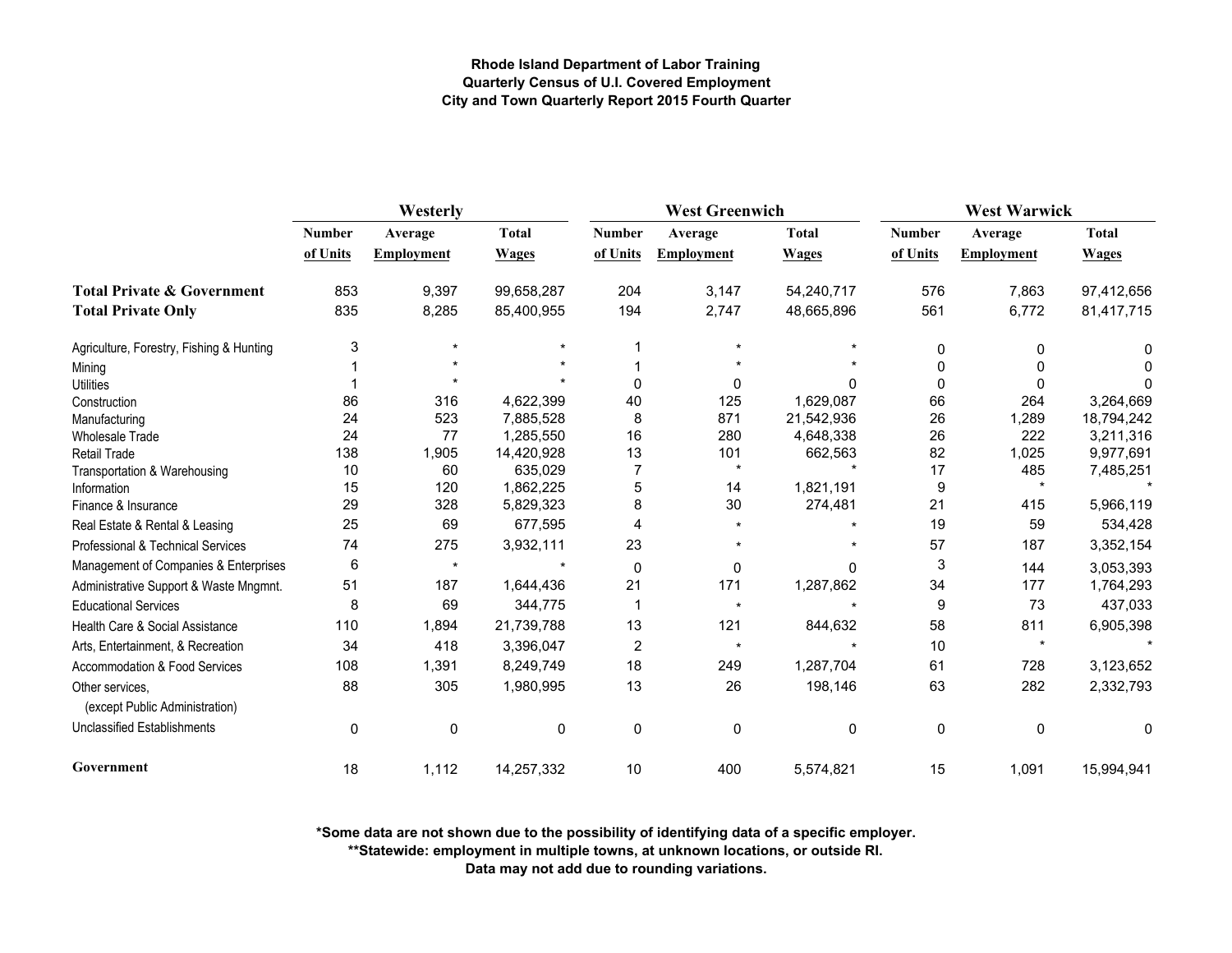|                                                   | Woonsocket     |                   |              |               | Statewide **      |              |               | <b>Bristol County</b> |              |  |  |
|---------------------------------------------------|----------------|-------------------|--------------|---------------|-------------------|--------------|---------------|-----------------------|--------------|--|--|
|                                                   | <b>Number</b>  | Average           | <b>Total</b> | <b>Number</b> | Average           | <b>Total</b> | <b>Number</b> | Average               | <b>Total</b> |  |  |
|                                                   | of Units       | <b>Employment</b> | <b>Wages</b> | of Units      | <b>Employment</b> | <b>Wages</b> | of Units      | <b>Employment</b>     | <b>Wages</b> |  |  |
| <b>Total Private &amp; Government</b>             | 877            | 14,837            | 204,777,676  | 4,597         | 11,299            | 210,648,372  | 1,437         | 13,991                | 157,099,929  |  |  |
| <b>Total Private Only</b>                         | 859            | 13,299            | 180,968,986  | 4,578         | 11,190            | 208,318,053  | 1,403         | 11,873                | 127,263,211  |  |  |
| Agriculture, Forestry, Fishing & Hunting          | 0              | 0                 | 0            |               | $\star$           | $*$ #        | 3             | 2                     | 10,260       |  |  |
| Mining                                            | 0              | $\mathbf 0$       | 0            |               |                   | #<br>$\star$ | $\Omega$      | 0                     |              |  |  |
| <b>Utilities</b>                                  | $\overline{2}$ |                   |              | 5             |                   | #<br>$\star$ | $\Omega$      | 0                     | 0            |  |  |
| Construction                                      | 65             | 391               | 5,417,233    | 312           | 737               | 13,155,073 # | 181           | 661                   | 9,196,706    |  |  |
| Manufacturing                                     | 54             | 942               | 11,691,590   | 61            | 147               | 2,149,829 #  | 101           | 1,656                 | 21,595,606   |  |  |
| <b>Wholesale Trade</b>                            | 37             | 441               | 8,246,284    | 1,428         | 2,400             | 61,314,418 # | 74            | 304                   | 6,299,953    |  |  |
| <b>Retail Trade</b>                               | 109            | 1,297             | 10,702,087   | 151           | 442               | 5,380,702 #  | 126           | 1,186                 | 9,230,179    |  |  |
| Transportation & Warehousing                      | 17             | $\star$           |              | 54            | 147               | 2,223,684 #  | 12            | 168                   | 1,175,154    |  |  |
| Information                                       | 10             | 38                | 285,912      | 272           | 603               | 13,879,787 # | 29            | 91                    | 1,627,761    |  |  |
| Finance & Insurance                               | 28             | 174               | 2,338,422    | 205           | 625               | 16,238,191 # | 56            | 506                   | 8,770,197    |  |  |
| Real Estate & Rental & Leasing                    | 29             | 118               | 1,216,708    | 41            | 119               | 1,648,764 #  | 35            | 125                   | 2,186,534    |  |  |
| Professional & Technical Services                 | 123            | 521               | 10,141,555   | 890           | 1,839             | 40,710,391 # | 160           | 426                   | 7,322,287    |  |  |
| Management of Companies & Enterprises             | 15             | $\star$           |              | 65            | 222               | 4,007,865 #  | 9             | 56                    | 717,847      |  |  |
| Administrative Support & Waste Mngmnt.            | 47             | 394               | 4,471,349    | 564           | 2,425             | 27,977,667 # | 84            | 423                   | 3,600,407    |  |  |
| <b>Educational Services</b>                       | 11             | 342               | 2,967,630    | 96            | 174               | 1,948,962 #  | 34            | 1,691                 | 21,833,328   |  |  |
| Health Care & Social Assistance                   | 127            | 4,022             | 41,494,073   | 109           | 491               | 10,221,653 # | 157           | 1,900                 | 19,003,347   |  |  |
| Arts, Entertainment, & Recreation                 | 10             | 115               | 742,213      | 27            | 52                | 641,958 #    | 35            | 381                   | 3,342,159    |  |  |
| Accommodation & Food Services                     | 94             | 1,136             | 5,152,199    | 68            | 494               | 2,750,314 #  | 122           | 1,594                 | 6,705,198    |  |  |
| Other services,<br>(except Public Administration) | 81             | 305               | 2,010,206    | 136           | 209               | 3,304,725 #  | 185           | 706                   | 4,646,288    |  |  |
| <b>Unclassified Establishments</b>                | 0              | $\mathbf 0$       | 0            | 92            | 60                | 675,190      | 0             | 0                     | 0            |  |  |
| Government                                        | 18             | 1,538             | 23,808,690   | 19            | 109               | 2,330,319    | 34            | 2,119                 | 29,836,718   |  |  |

**\*Some data are not shown due to the possibility of identifying data of a specific employer.**

**\*\*Statewide: employment in multiple towns, at unknown locations, or outside RI.**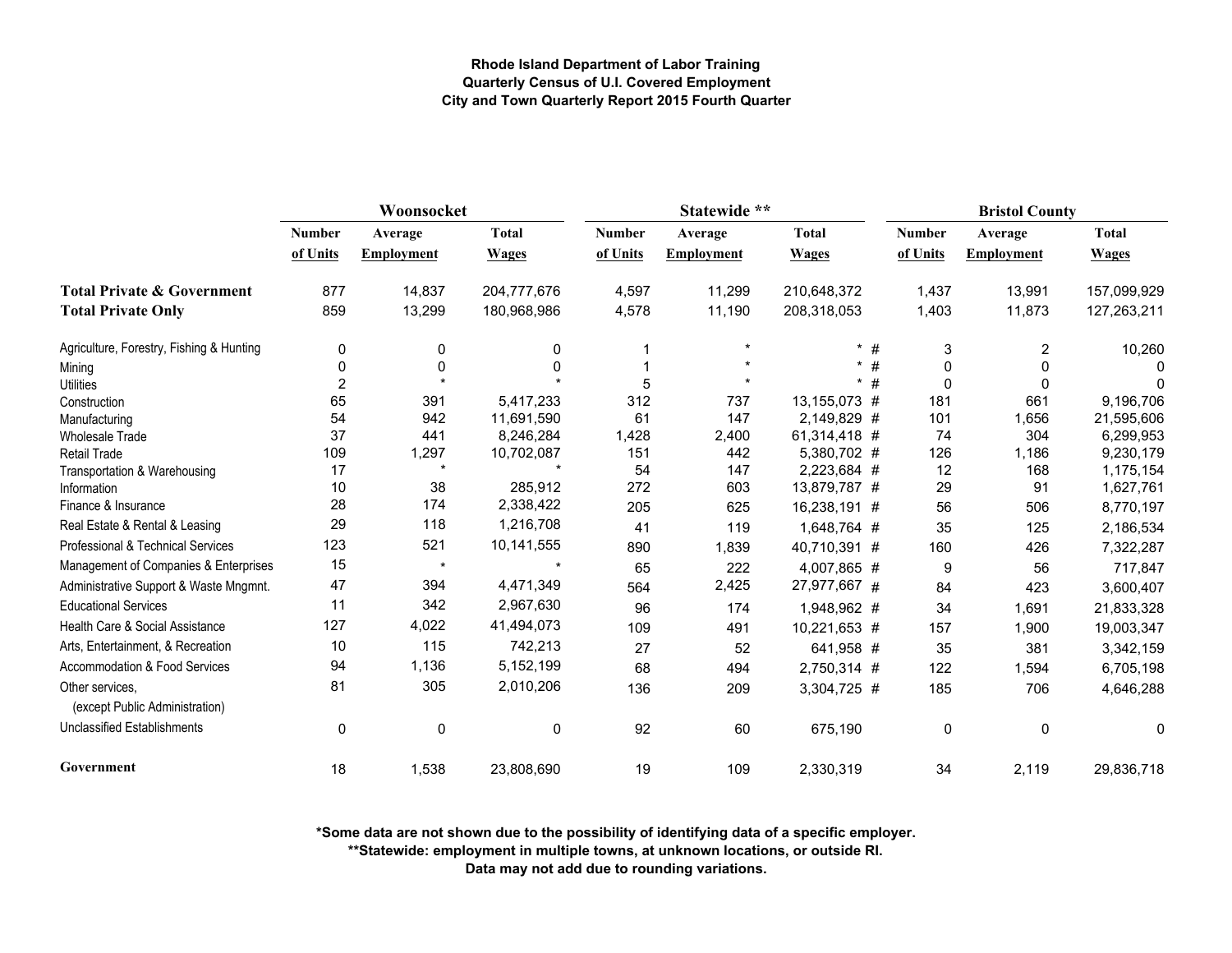|                                                   | <b>Kent County</b> |                   |              |               | <b>Newport County</b> |              | <b>Providence County</b> |                   |               |
|---------------------------------------------------|--------------------|-------------------|--------------|---------------|-----------------------|--------------|--------------------------|-------------------|---------------|
|                                                   | Number             | Average           | <b>Total</b> | <b>Number</b> | Average               | <b>Total</b> | <b>Number</b>            | Average           | <b>Total</b>  |
|                                                   | of Units           | <b>Employment</b> | <b>Wages</b> | of Units      | Employment            | <b>Wages</b> | of Units                 | <b>Employment</b> | <b>Wages</b>  |
| <b>Total Private &amp; Government</b>             | 5,354              | 75,573            | 898,387,106  | 3,292         | 38,832                | 493,595,836  | 17,669                   | 286,319           | 4,102,154,368 |
| <b>Total Private Only</b>                         | 5,264              | 68,136            | 780,921,931  | 3,192         | 31,018                | 354,240,676  | 17,334                   | 252,015           | 3,523,913,568 |
| Agriculture, Forestry, Fishing & Hunting          | 11                 | 33                | 200,833      | 40            | 213                   | 1,514,578    | 43                       | 195               | 1,315,260     |
| Mining                                            |                    |                   |              | 2             |                       |              | 8                        | 107               | 2,004,795     |
| <b>Utilities</b>                                  |                    |                   |              | 5             | 48                    | 1,231,465    | 20                       | 915               | 21,523,339    |
| Construction                                      | 535                | 3,152             | 51,916,646   | 318           | 1,587                 | 23,369,804   | 1,675                    | 10,221            | 167,088,854   |
| Manufacturing                                     | 215                | 5,950             | 101,783,620  | 79            | 2,150                 | 43,638,659   | 975                      | 22,877            | 313,134,250   |
| <b>Wholesale Trade</b>                            | 310                | 2,715             | 47,351,607   | 109           | 479                   | 8,854,497    | 856                      | 9,504             | 164,533,974   |
| <b>Retail Trade</b>                               | 640                | 11,763            | 95,997,662   | 434           | 4,279                 | 35,922,761   | 1,987                    | 25,370            | 196, 145, 817 |
| Transportation & Warehousing                      | 112                | 3,372             | 36,502,602   | 72            | 545                   | 5,433,175    | 393                      | 5,227             | 57,737,033    |
| Information                                       | 90                 | 1,115             | 20,514,413   | 61            | 533                   | 8,681,702    | 320                      | 5,791             | 101,599,847   |
| Finance & Insurance                               | 301                | 3,784             | 61,100,924   | 121           | 1,007                 | 23,309,865   | 839                      | 17,892            | 549,891,102   |
| Real Estate & Rental & Leasing                    | 184                | 1,391             | 15,419,833   | 119           | 637                   | 7,185,949    | 565                      | 3,339             | 46,958,890    |
| Professional & Technical Services                 | 683                | 3,600             | 65,275,083   | 438           | 3,089                 | 58,564,033   | 2,316                    | 13,567            | 288,848,108   |
| Management of Companies & Enterprises             | 44                 | 1,784             | 32,265,092   | 26            | 495                   | 7,465,850    | 148                      | 9,218             | 256,836,683   |
| Administrative Support & Waste Mngmnt.            | 367                | 3,257             | 28,502,260   | 246           | 974                   | 10,491,823   | 1,171                    | 19,558            | 176,308,270   |
| <b>Educational Services</b>                       | 75                 | 1,590             | 15,343,105   | 57            | 1,310                 | 15,526,846   | 272                      | 14,532            | 201,160,457   |
| Health Care & Social Assistance                   | 657                | 12,417            | 140,140,207  | 253           | 4,210                 | 40,834,376   | 2,250                    | 54,361            | 729,380,397   |
| Arts, Entertainment, & Recreation                 | 71                 | 824               | 5,936,545    | 88            | 1,283                 | 10,718,153   | 258                      | 5,135             | 39,061,734    |
| Accommodation & Food Services                     | 457                | 8,758             | 41,964,311   | 364           | 6,471                 | 37, 152, 296 | 1,536                    | 23,551            | 115,168,996   |
| Other services.<br>(except Public Administration) | 509                | 2,623             | 20,596,001   | 359           | 1,705                 | 14,285,274   | 1,697                    | 10,648            | 95,174,765    |
| <b>Unclassified Establishments</b>                | 1                  |                   |              | $\mathbf{1}$  | $\star$               |              | 5                        | 4                 | 40,997        |
| Government                                        | 90                 | 7,629             | 117,465,175  | 100           | 7,813                 | 139,355,160  | 349                      | 34,341            | 578,240,800   |

**\*Some data are not shown due to the possibility of identifying data of a specific employer.**

**\*\*Statewide: employment in multiple towns, at unknown locations, or outside RI.**